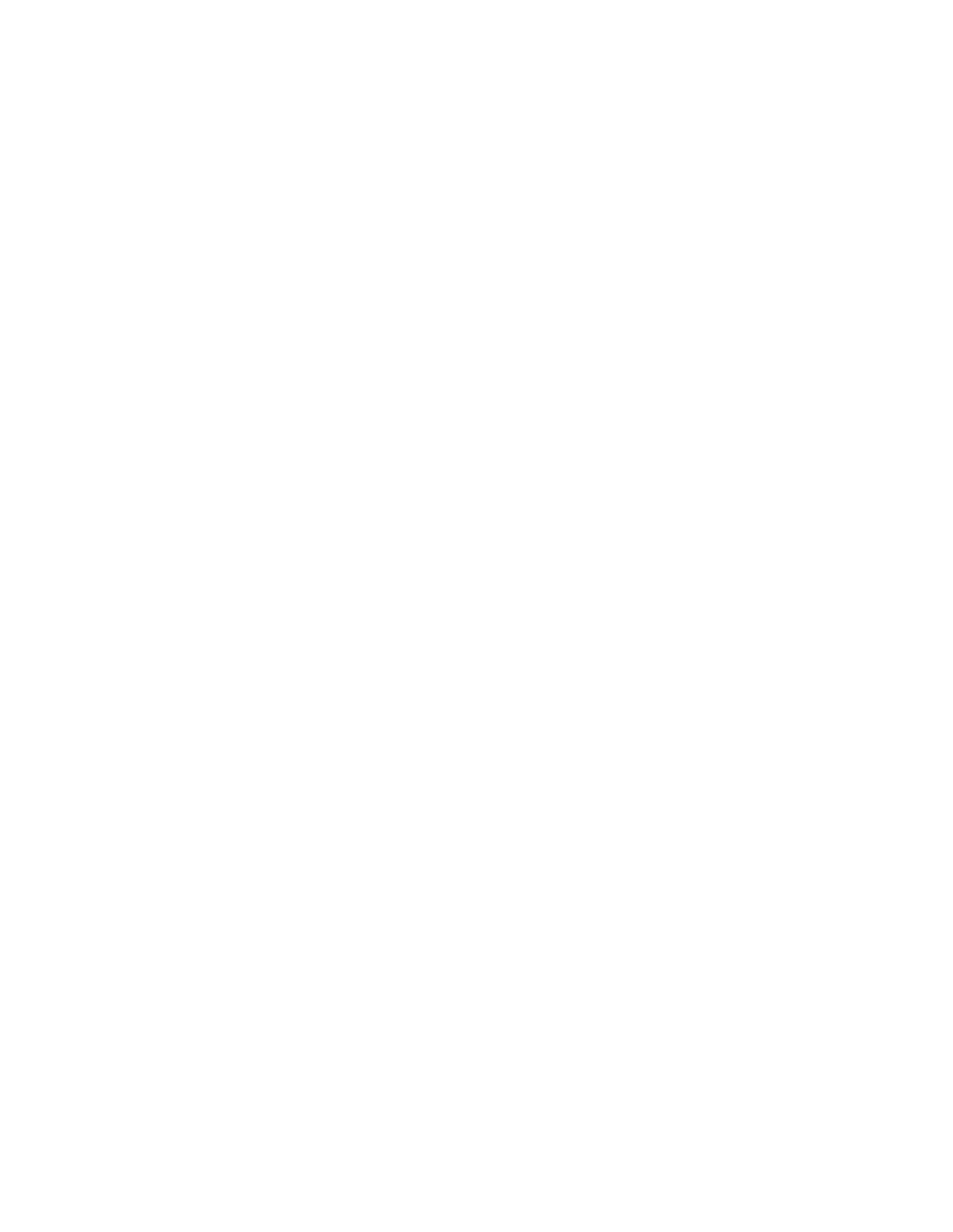# **FORT BEND COUNTY, TEXAS**  *TABLE OF CONTENTS*

# **Page**

| Report of Independent Auditors on Internal Control Over Financial Reporting and on<br>Compliance and Other Matters Based on an Audit of Financial Statements Performed<br>in Accordance With Government Auditing Standards |    |
|----------------------------------------------------------------------------------------------------------------------------------------------------------------------------------------------------------------------------|----|
| Report of Independent Auditors on Compliance for Each Major Federal Program;<br>Report on Internal Control over Compliance; and Report on Schedule of<br>Expenditures of Federal Awards Required by the Uniform Guidance   | 3  |
| Schedule of Findings and Questioned Costs                                                                                                                                                                                  | 6  |
| Schedule of Expenditures of Federal Awards                                                                                                                                                                                 | 10 |
| Notes to Schedule of Expenditures of Federal Awards                                                                                                                                                                        | 14 |
| Summary Schedule of Prior Audit Findings                                                                                                                                                                                   | 15 |
| Corrective Action Plan                                                                                                                                                                                                     | 16 |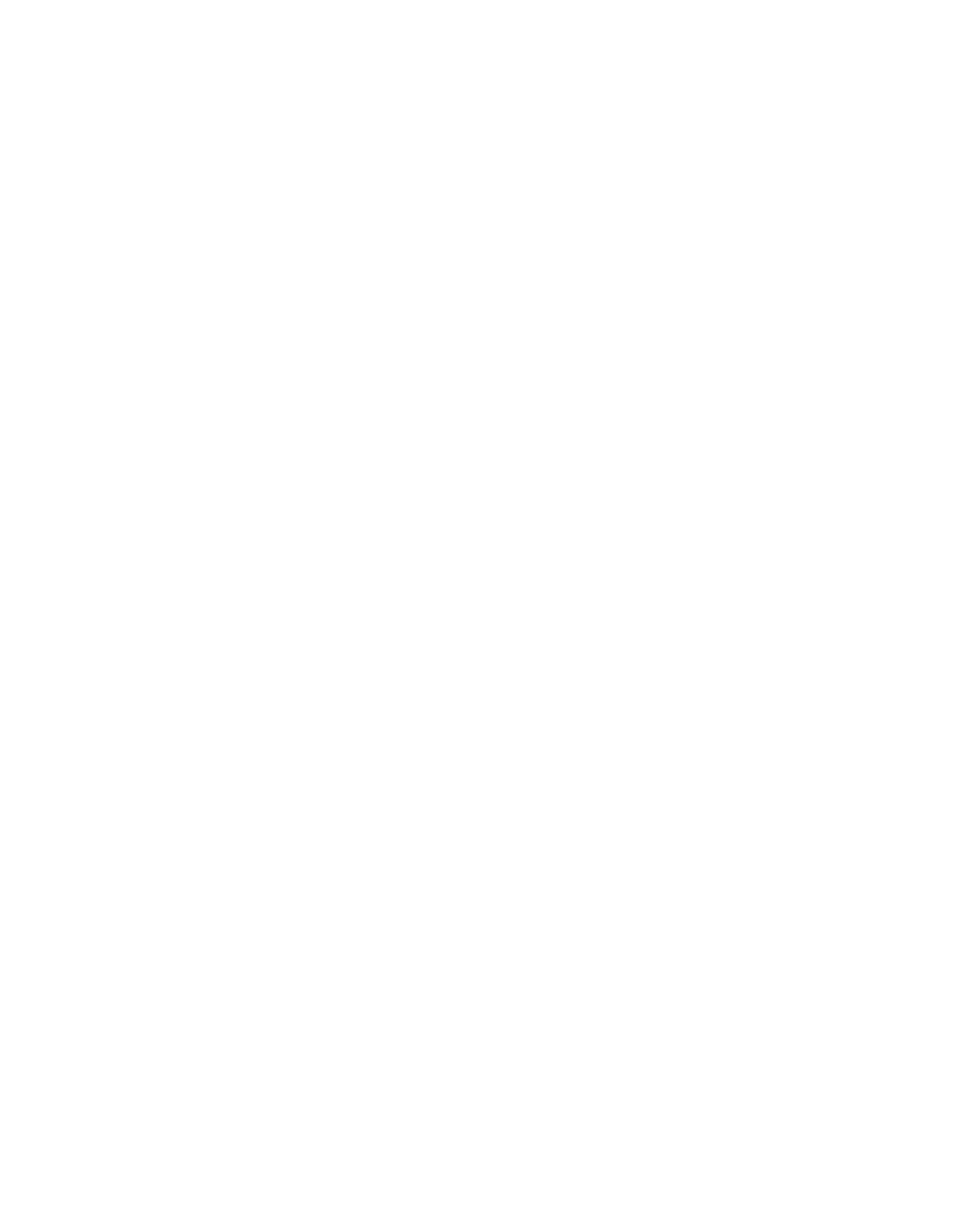

*Houston Office* 3737 Buffalo Speedway Suite 1600 Houston, Texas 77098 713.621.1515 Main

whitleypenn.com

# **REPORT OF INDEPENDENT AUDITORS ON INTERNAL CONTROL OVER FINANCIAL REPORTING AND ON COMPLIANCE AND OTHER MATTERS BASED ON AN AUDIT OF FINANCIAL STATEMENTS PERFORMED IN ACCORDANCE WITH** *GOVERNMENT AUDITING STANDARDS*

To the Honorable KP George, County Judge and Members of Commissioners Court Fort Bend County, Texas

We have audited, in accordance with the auditing standards generally accepted in the United States of America and the standards applicable to financial audits contained in *Government Auditing Standards* issued by the Comptroller General of the United States, the financial statements of the governmental activities, the aggregate discretely presented component units, each major fund, and the aggregate remaining fund information of Fort Bend County, Texas (the "County"), as of and for the year ended September 30, 2020, and the related notes to the financial statements, which collectively comprise the County's basic financial statements and have issued our report thereon dated April 29, 2021. The financial statements of the Fort Bend County Housing Finance Corporation and the East Fort Bend County Development Authority were not audited in accordance with *Government Auditing Standards*, and accordingly, this report does not include reporting on internal control over financial reporting or compliance and other matters associated with these two discretely presented component units.

# **Internal Control over Financial Reporting**

In planning and performing our audit of the financial statements, we considered the County's internal control over financial reporting (internal control) as a basis for designing the audit procedures that are appropriate in the circumstances for the purpose of expressing our opinions on the financial statements, but not for the purpose of expressing an opinion on the effectiveness of the County's internal control. Accordingly, we do not express an opinion on the effectiveness of the County's internal control.

A *deficiency in internal control* exists when the design or operation of a control does not allow management or employees, in the normal course of performing their assigned functions, to prevent, or detect and correct misstatements on a timely basis. A *material weakness* is a deficiency, or a combination of deficiencies, in internal control, such that there is a reasonable possibility that a material misstatement of the entity's financial statements will not be prevented, or detected and corrected, on a timely basis. A *significant deficiency* is a deficiency, or a combination of deficiencies, in internal control that is less severe than a material weakness, yet important enough to merit attention by those charged with governance.

Our consideration of internal control was for the limited purpose described in the first paragraph of this section and was not designed to identify all deficiencies in internal control that might be material weaknesses or significant deficiencies. Given these limitations, during our audit we did not identify any deficiencies in internal control that we consider to be material weaknesses. However, material weaknesses may exist that have not been identified.

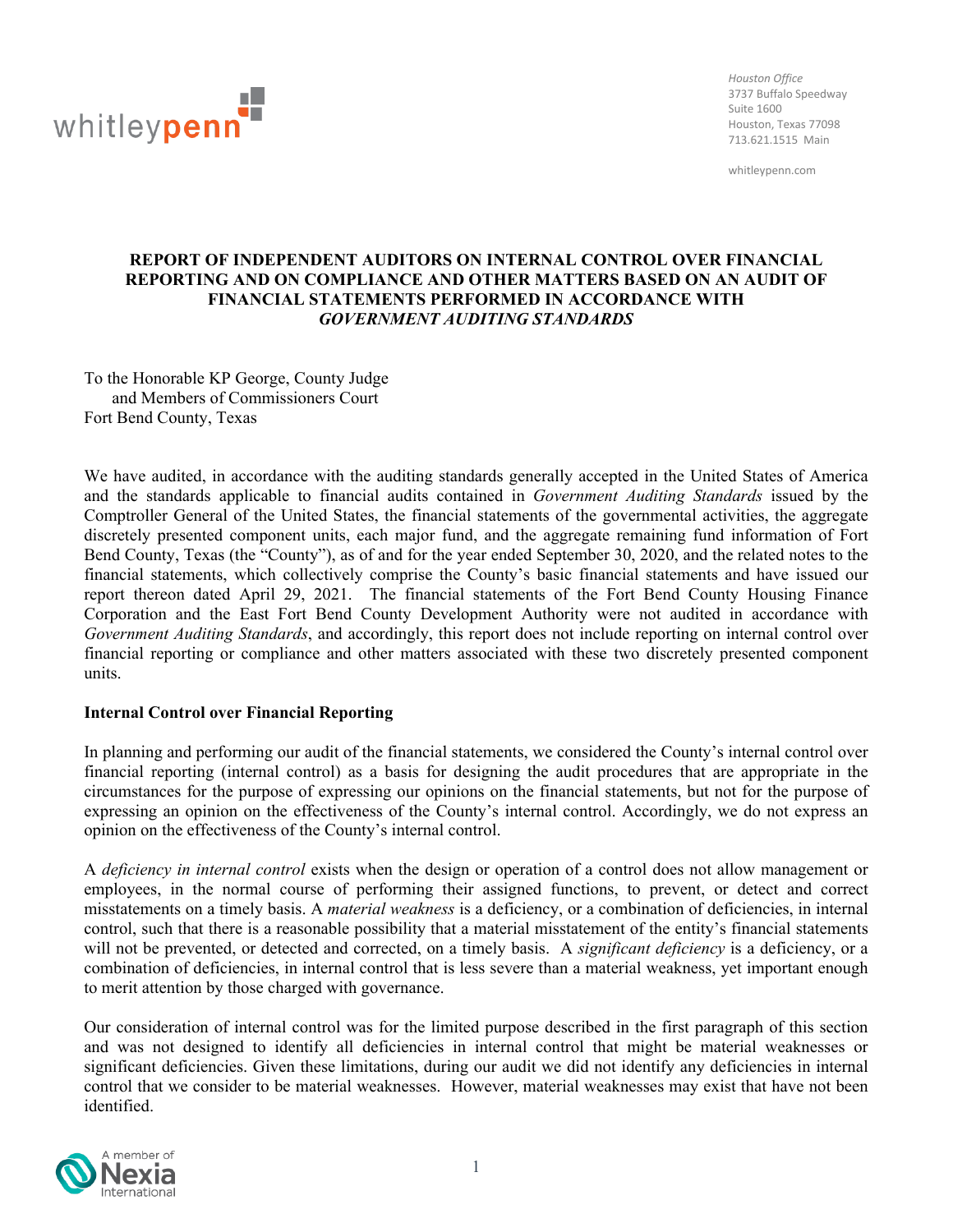To the Honorable KP George, County Judge and Members of Commissioners Court Fort Bend County, Texas

#### **Compliance and Other Matters**

As part of obtaining reasonable assurance about whether the County's financial statements are free of material misstatement, we performed tests of its compliance with certain provisions of laws, regulations, contracts, and grant agreements, noncompliance with which could have a direct and material effect on the financial statements. However, providing an opinion on compliance with those provisions was not an objective of our audit, and accordingly, we do not express such an opinion. The results of our tests disclosed no instances of noncompliance or other matters that are required to be reported under *Government Auditing Standards.* 

#### **Purpose of this Report**

The purpose of this report is solely to describe the scope of our testing of internal control and compliance and the results of that testing, and not to provide an opinion on the effectiveness of the entity's internal control or on compliance. This report is an integral part of an audit performed in accordance with *Government Auditing Standards* in considering the entity's internal control and compliance. Accordingly, this communication is not suitable for any other purpose.

Houston, Texas April 29, 2021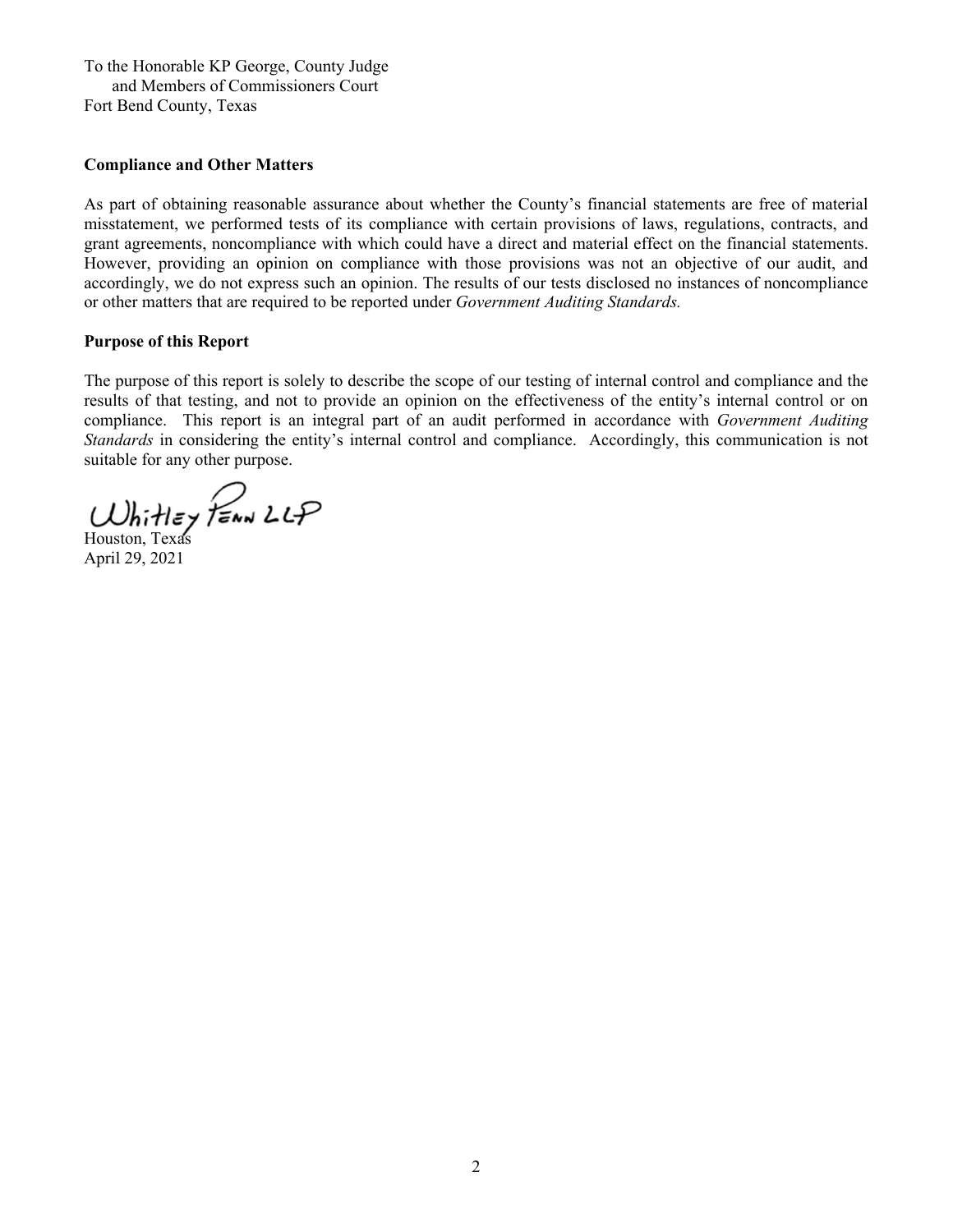

*Houston Office* 3737 Buffalo Speedway Suite 1600 Houston, Texas 77098 713.621.1515 Main

whitleypenn.com

# **REPORT OF INDEPENDENT AUDITORS ON COMPLIANCE FOR EACH MAJOR FEDERAL PROGRAM; REPORT ON INTERNAL CONTROL OVER COMPLIANCE; AND REPORT ON SCHEDULE OF EXPENDITURES OF FEDERAL AWARDS REQUIRED BY THE** *UNIFORM GUIDANCE*

To the Honorable KP George, County Judge and Members of Commissioners Court Fort Bend County, Texas

#### **Report on Compliance for Each Major Federal Program**

We have audited Fort Bend County, Texas' (the "County") compliance with the types of compliance requirements described in the *OMB Compliance Supplement* that could have a direct and material effect on each of the County's major federal programs for the year ended September 30, 2020. The County's major federal programs are identified in the summary of auditor's results section of the accompanying schedule of findings and questioned costs.

#### **Management's Responsibility**

Management is responsible for compliance with federal statutes, regulations, and the terms and conditions of its federal awards applicable to its federal programs.

#### **Auditor's Responsibility**

Our responsibility is to express an opinion on compliance for each of the County's major federal programs based on our audit of the types of compliance requirements referred to above. We conducted our audit of compliance in accordance with auditing standards generally accepted in the United States of America; the standards applicable to financial audits contained in *Government Auditing Standards*, issued by the Comptroller General of the United States and the audit requirements of Title 2 U.S. *Code of Federal Regulations* Part 200, *Uniform Administrative Requirements, Cost Principles, and Audit Requirements for Federal Awards* (*Uniform Guidance*). Those standards and the *Uniform Guidance* require that we plan and perform the audit to obtain reasonable assurance about whether noncompliance with the types of compliance requirements referred to above that could have a direct and material effect on a major federal program occurred. An audit includes examining, on a test basis, evidence about the County's compliance with those requirements and performing such other procedures as we considered necessary in the circumstances.

We believe that our audit provides a reasonable basis for our opinion on compliance for each major federal program. However, our audit does not provide a legal determination of the County's compliance.

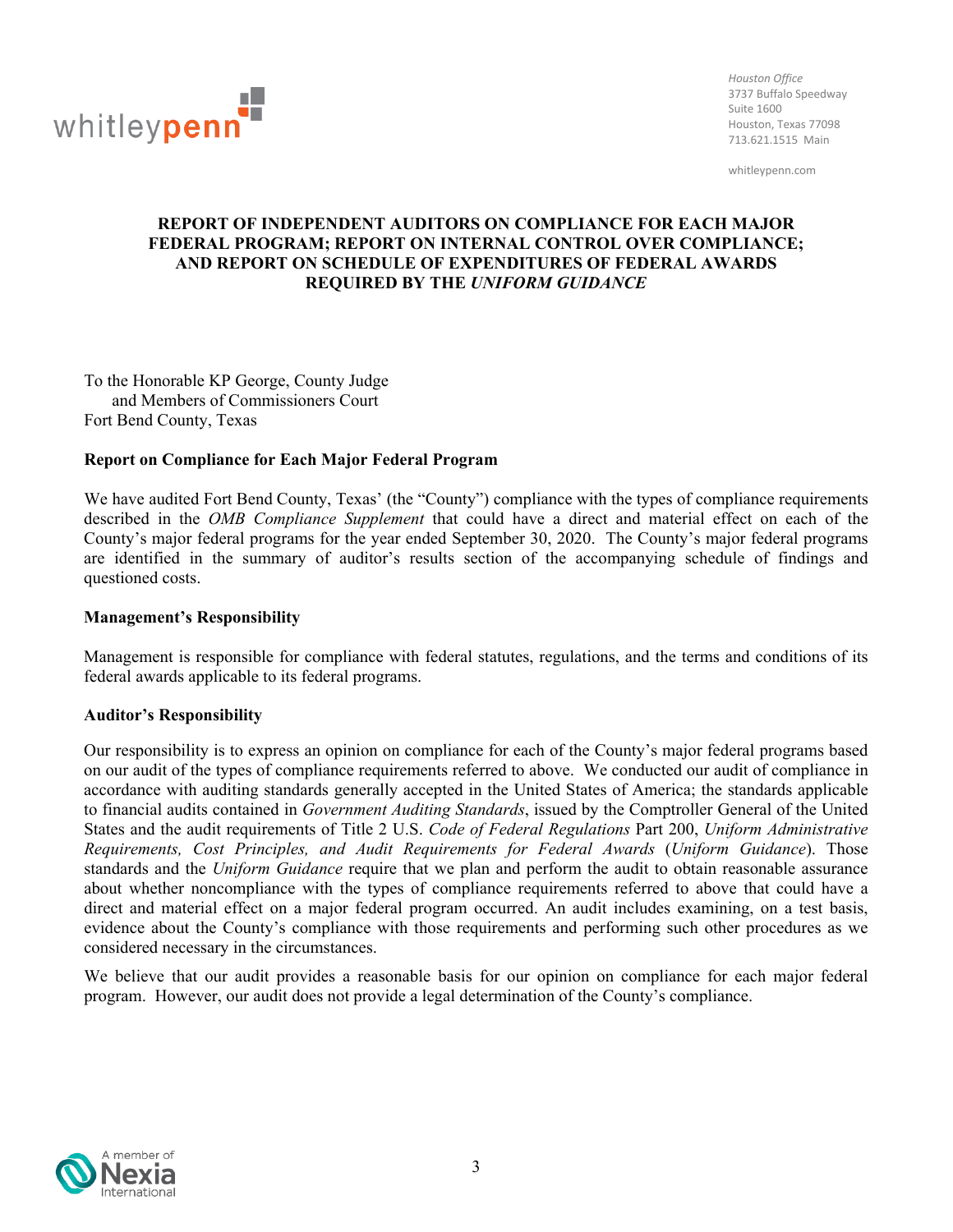To the Honorable KP George, County Judge and Members of Commissioners Court Fort Bend County, Texas

#### **Opinion on Each Major Federal Program**

In our opinion, the County complied, in all material respects, with the types of compliance requirements referred to above that could have a direct and material effect on each of its major federal programs for the year ended September 30, 2020.

## **Other Matters**

The results of our auditing procedures disclosed instances of noncompliance which are required to be reported in accordance with the Uniform Guidance and which are described in the accompanying schedule of findings and questioned costs as findings #2020-001 and #2020-002. Our opinion on each major federal program is not modified with respect to these matters.

The County's response to the noncompliance finding identified in our audit is described in the accompanying corrective action plan. The County's response was not subjected to the auditing procedures applied in the audit of compliance and, accordingly, we express no opinion on the response.

#### **Report on Internal Control over Compliance**

Management of the County is responsible for establishing and maintaining effective internal control over compliance with the types of compliance referred to above. In planning and performing our audit of compliance, we considered the County's internal control over compliance with the types of requirements that could have a direct and material effect on each major federal program to determine the auditing procedures that are appropriate in the circumstances for the purpose of expressing an opinion on compliance and to test and report on internal control over compliance in accordance with the *Uniform Guidance*, but not for the purpose of expressing an opinion on the effectiveness of internal control over compliance. Accordingly, we do not express an opinion on the effectiveness of the County's internal control over compliance.

A *deficiency in internal control over compliance* exists when the design or operation of a control over compliance does not allow management or employees, in the normal course of performing their assigned functions, to prevent, or detect and correct, noncompliance with a type of compliance requirement of a federal program on a timely basis. A *material weakness in internal control over compliance* is a deficiency, or combination of deficiencies, in internal control over compliance, such that there is a reasonable possibility that material noncompliance with a type of compliance requirement of a federal program will not be prevented, or detected and corrected, on a timely basis. A significant deficiency in internal control over compliance is a deficiency, or a combination of deficiencies, in internal control over compliance with a type of compliance requirement of a federal program that is less severe than a material weakness in internal control over compliance, yet important enough to merit attention by those charged with governance.

Our consideration of internal control over compliance was for the limited purpose described in the first paragraph of this section and was not designed to identify all deficiencies in internal control over compliance that might be material weaknesses or significant deficiencies and therefore, material weaknesses or significant deficiencies may exist that have not been identified. We did not identify any deficiencies in internal control over compliance that we consider to be material weaknesses. However, we did identify certain deficiencies in internal control over compliance, described in the accompanying schedule of findings and questioned costs as items #2020-001 and #2020-002 to be significant deficiencies.

The County's response to the internal control over compliance findings identified in our audit is described in the accompanying schedule of findings and questioned costs. The County's response was not subjected to the auditing procedures applied in the audit of compliance and, accordingly, we express no opinion on the response.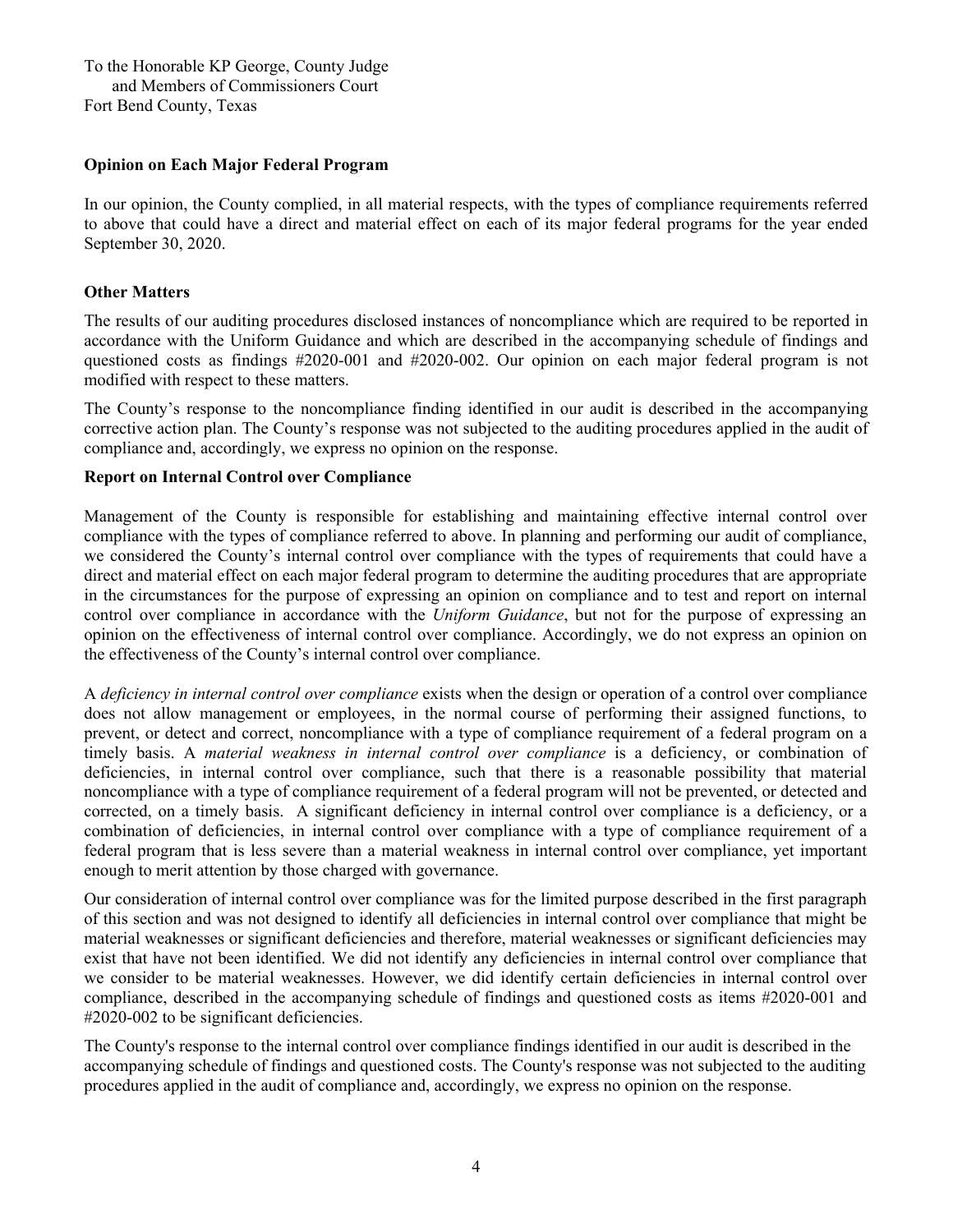To the Honorable KP George, County Judge and Members of Commissioners Court Fort Bend County, Texas

#### **Report on Schedule of Expenditures of Federal Awards**

We have audited the financial statements of the governmental activities, the aggregate discretely presented component units, each major fund, and the aggregate remaining fund information of the County as of and for the year ended September 30, 2020, and the related notes to the financial statements, which collectively comprise The County's basic financial statements and have issued our report thereon dated April 29, 2021, which contained unmodified opinions on those financial statements. Our audit was conducted for the purpose of forming opinions on the financial statements that collectively comprise the basic financial statements. The accompanying Schedule of Expenditures of Federal Awards is presented for purposes of additional analysis as required by the Uniform Guidance and is not a required part of the basic financial statements. Such information is the responsibility of management and was derived from and relates directly to the underlying accounting and other records used to prepare the basic financial statements. The information has been subjected to the auditing procedures applied in the audit of the financial statements and certain additional procedures, including comparing and reconciling such information directly to the underlying accounting and other records used to prepare the basic financial statements or to the basic financial statements themselves, and other additional procedures in accordance with auditing standards generally accepted in the United States of America. In our opinion, the Schedule of Expenditures of Federal Awards is fairly stated in all material respects in relation to the basic financial statements as a whole.

#### **Purpose of this Report**

The purpose of this report on internal control over compliance is solely to describe the scope of our testing of internal control over compliance and the results of that testing based on the requirements of the *Uniform Guidance*. Accordingly, this report is not suitable for any other purpose.

Whitley FENN LLP

April 29, 2021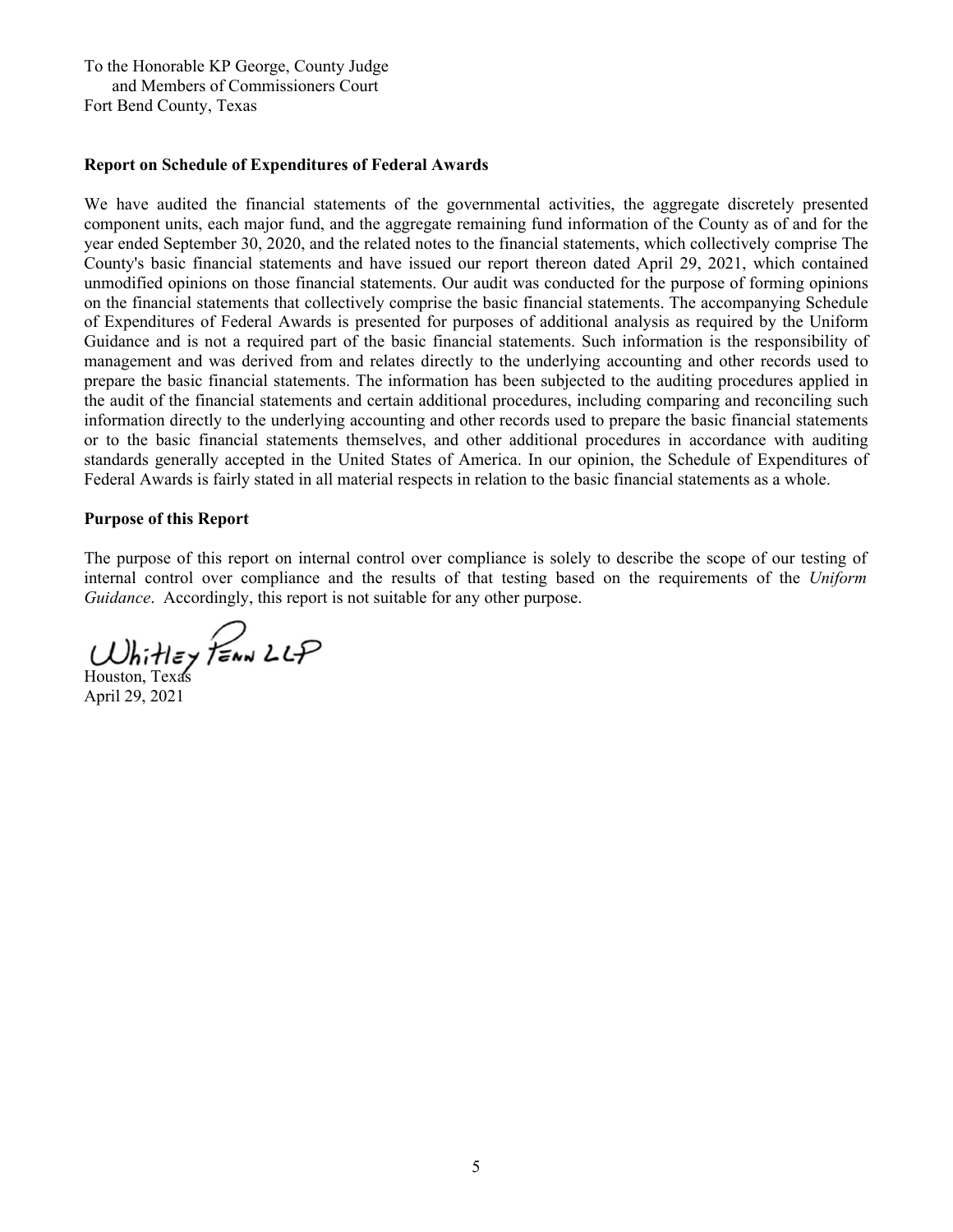#### **FORT BEND COUNTY, TEXAS**  *SCHEDULE OF FINDINGS AND QUESTIONED COSTS For The Year Ended September 30, 2020*

# **I. Summary of Auditors' Results**

# **Financial Statements**

| Type of auditors' report issued:                                                                              | Unmodified                   |
|---------------------------------------------------------------------------------------------------------------|------------------------------|
| Internal control over financial reporting:                                                                    |                              |
| Material weakness(es) identified?                                                                             | N <sub>o</sub>               |
| Significant deficiency(ies) identified that are not considered<br>to be material weaknesses?                  | None reported                |
| Noncompliance material to financial statements noted?                                                         | No                           |
| <b>Federal Awards</b>                                                                                         |                              |
| Internal control over major programs:                                                                         |                              |
| Material weakness(es) identified?                                                                             | N <sub>o</sub>               |
| Significant deficiency(ies) identified that are not considered to<br>be material weaknesses?                  | Yes, #2020-001 and #2020-002 |
| Type of auditors' report issued on compliance with major<br>programs:                                         | Unmodified                   |
| Any audit findings disclosed that are required to be reported in<br>accordance with section 2 CFR 200.516(a)? | Yes, #2020-001 and #2020-002 |
| Identification of major programs:                                                                             |                              |
| <b>Name of Federal Program or Cluster:</b>                                                                    | <b>CFDA Numbers</b>          |
| <b>Emergency Watershed Protection Program</b>                                                                 | 10.923                       |
| Federal Transit Cluster:                                                                                      |                              |
| Section 5307 Urban Public Transportation<br>CMAQ - Westpark P&R<br>CMAQ Flexible Funding - Transportation     | 20.507<br>20.507<br>20.507   |
| Section 5307 CARES Act (Covid-19)<br>Section 5339 Bus and Facilities Program                                  | 20.507<br>20.526             |
|                                                                                                               |                              |
| Coronavirus Aid, Relief, and Economic Security Act ("CARES<br>Act") (Covid-19)                                | 21.019                       |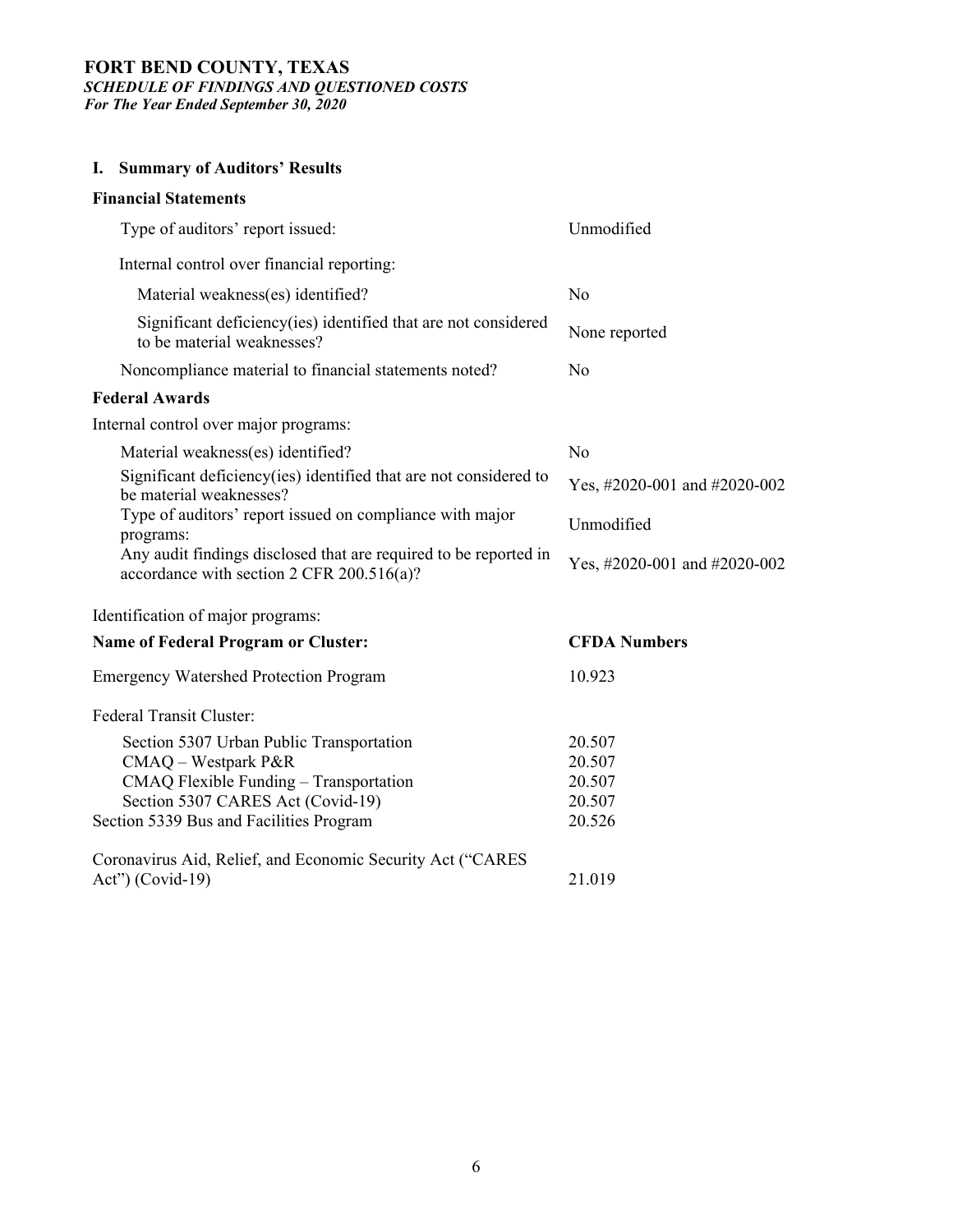# **FORT BEND COUNTY, TEXAS**

#### *SCHEDULE OF FINDINGS AND QUESTIONED COSTS (continued) For the Year Ended September 30, 2020*

| <b>Name of Federal Program or Cluster (continued):</b>                           | <b>CFDA Numbers</b> |
|----------------------------------------------------------------------------------|---------------------|
| <b>Community Preparedness</b>                                                    | 97.067              |
| Hazmat Sustainment/Enhancement                                                   | 97.067              |
| Houston Regional Intelligence Service Center - Analyst                           | 97.067              |
| Collapse Search and Rescue                                                       | 97.067              |
| <b>SWAT Sustainment/Enhancement</b>                                              | 97.067              |
| <b>EOC</b> Technology                                                            | 97.067              |
| <b>Regional Planners</b>                                                         | 97.067              |
| Management and Administration                                                    | 97.067              |
| <b>Emergency Public Information System Sustainment</b>                           | 97.067              |
| Continuity of Operations Plan Update                                             | 97.067              |
| Dollar Threshold Considered Between Type A and Type B<br><b>Federal Programs</b> | \$2,771,332         |
| Auditee qualified as low-risk auditee?                                           | Yes                 |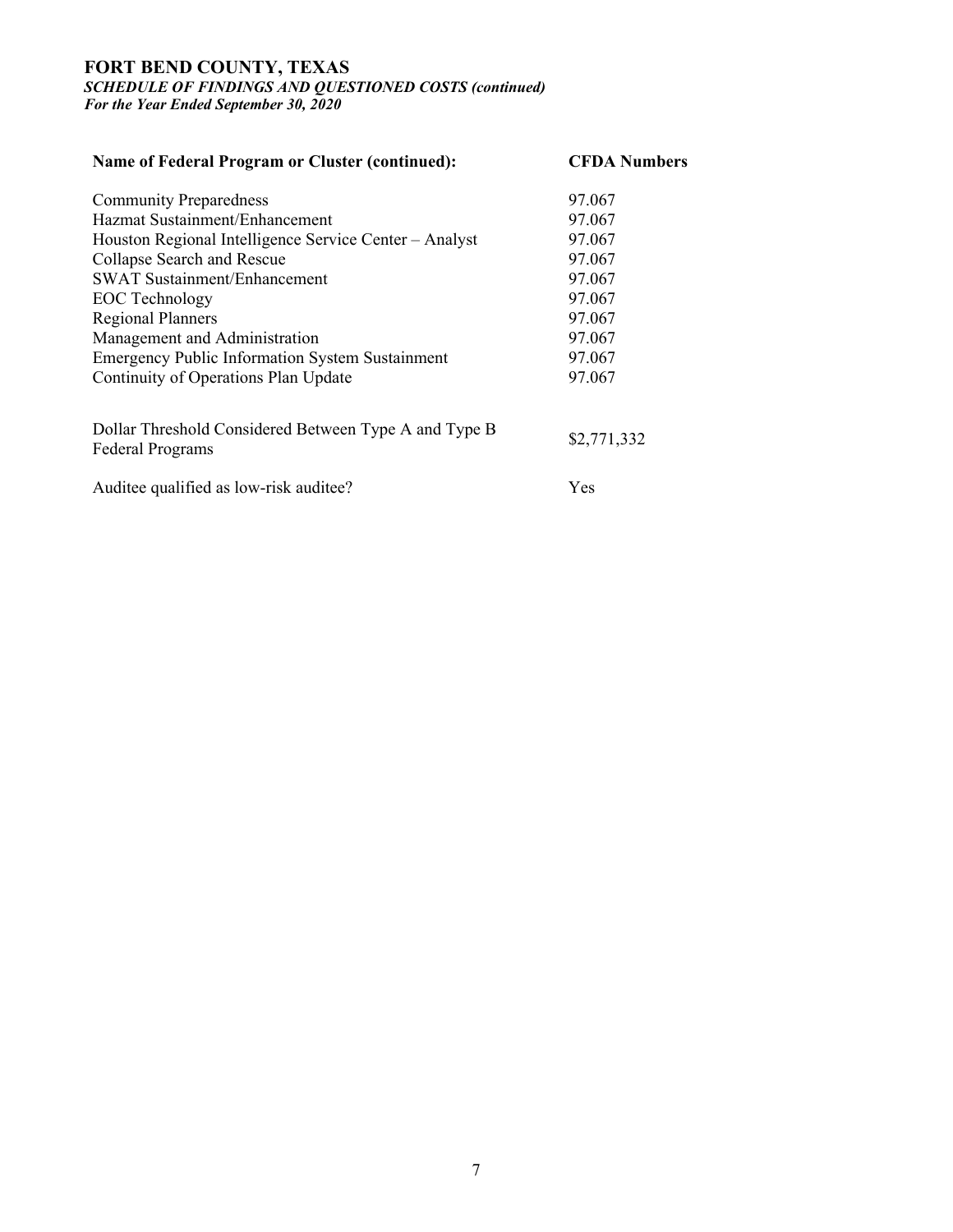# **II. Financial Statement Findings**

None noted

# **III. Federal Award Findings and Questioned Costs**

| Finding                                 | #2020-001 - Subrecipient Certification (M. Subrecipient Monitoring)                                                                                                                                                                                                                                                                                                                                                                                                                                                            |  |  |  |
|-----------------------------------------|--------------------------------------------------------------------------------------------------------------------------------------------------------------------------------------------------------------------------------------------------------------------------------------------------------------------------------------------------------------------------------------------------------------------------------------------------------------------------------------------------------------------------------|--|--|--|
| Program<br><b>Information</b>           | <b>CFDA 21.019, Coronavirus, Aid, Relief, and Economic Security Act (CARES Act")</b><br>$(Covid-19);$                                                                                                                                                                                                                                                                                                                                                                                                                          |  |  |  |
| Criteria:                               | Under Uniform Guidance, 2 CFR Part 200.415, to assure that expenditures are proper and<br>in accordance with the terms and conditions of the Federal award and approved project<br>budgets, the annual and final fiscal reports or vouchers requesting payment under the<br>agreements must include a <i>certification</i> , signed by an official who is authorized to legally<br>bind the non-Federal entity, which reads as follows:                                                                                        |  |  |  |
|                                         | "By signing this report, I certify to the best of my knowledge and belief that the report<br>is true, complete, and accurate, and the expenditures, disbursements and cash receipts<br>are for the purposes and objectives set forth in the terms and conditions of the Federal<br>award. I am aware that any false, fictitious, or fraudulent information, or the omission<br>of any material fact, may subject me to criminal, civil or administrative penalties for<br>fraud, false statements, false claims or otherwise." |  |  |  |
| <b>Condition:</b>                       | During discussions of operating procedures and policies for Subrecipient Monitoring we<br>noted that there is not a <i>certification clause</i> included in subrecipient reporting submissions<br>that is a part of the procedure of ensuring subrecipients are compliant with proper reporting<br>with grant guidelines and CFR 2, Part 200.                                                                                                                                                                                  |  |  |  |
| <b>Recommendation:</b>                  | We recommend that the County include certification clause within their required reporting<br>in order to comply with CFR 200.415 requirements.                                                                                                                                                                                                                                                                                                                                                                                 |  |  |  |
| Cause:                                  | Oversight on the part of County personnel of this requirement to comply with CFR 200.415                                                                                                                                                                                                                                                                                                                                                                                                                                       |  |  |  |
| <b>Effect:</b>                          | Non-compliance in certification reports for subrecipients.                                                                                                                                                                                                                                                                                                                                                                                                                                                                     |  |  |  |
| <b>Questioned Costs:</b>                | None                                                                                                                                                                                                                                                                                                                                                                                                                                                                                                                           |  |  |  |
| <b>Repeat Finding:</b>                  | N <sub>0</sub>                                                                                                                                                                                                                                                                                                                                                                                                                                                                                                                 |  |  |  |
| <b>View of Responsible</b><br>Official: | Agree with the finding and see Corrective Action Plan                                                                                                                                                                                                                                                                                                                                                                                                                                                                          |  |  |  |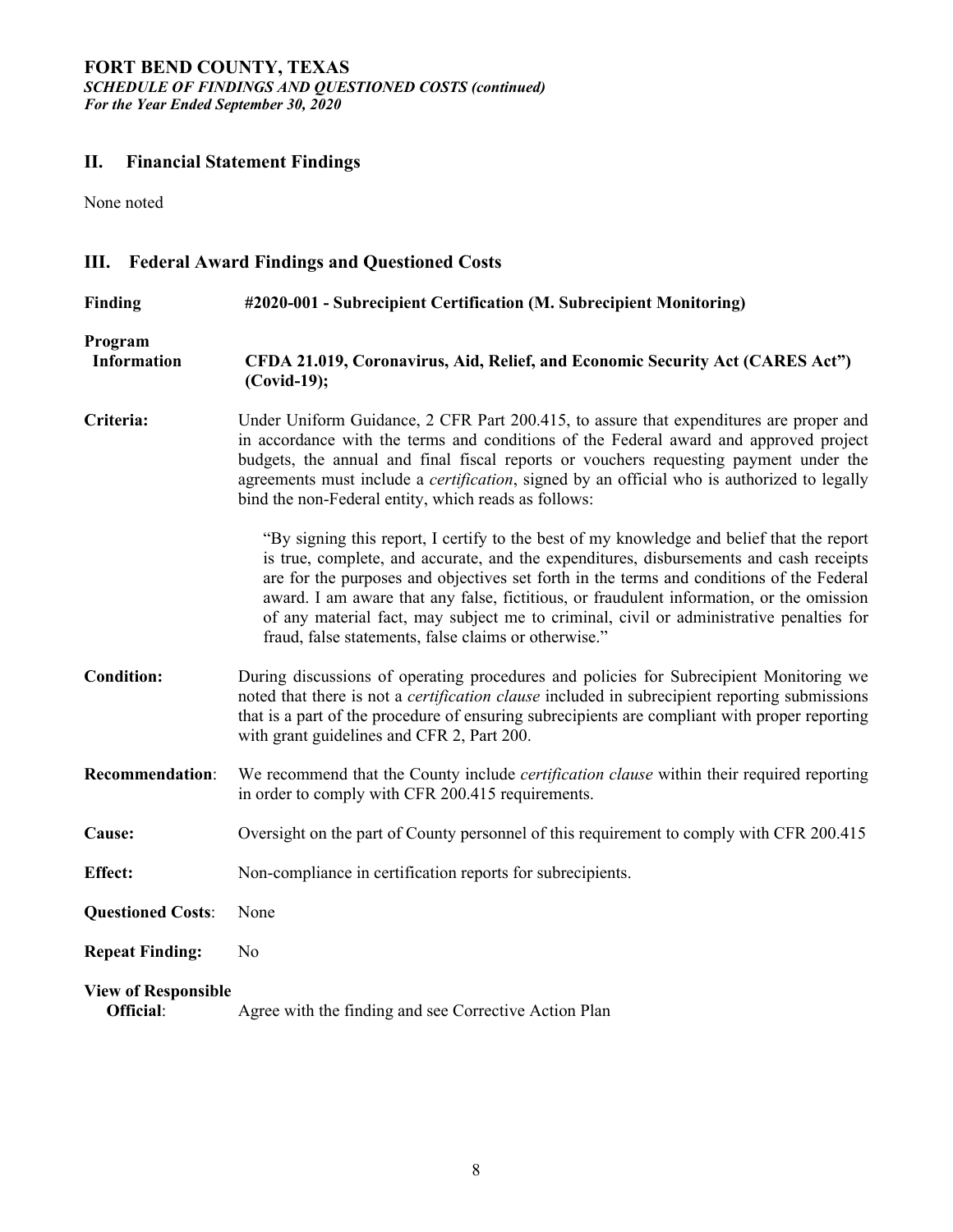#### **FORT BEND COUNTY, TEXAS**  *SCHEDULE OF FINDINGS AND QUESTIONED COSTS (continued) For the Year Ended September 30, 2020*

| Finding                                 | #2020-002 - M. Subrecipient Monitoring                                                                                                                                                                                                                                                              |
|-----------------------------------------|-----------------------------------------------------------------------------------------------------------------------------------------------------------------------------------------------------------------------------------------------------------------------------------------------------|
| Program<br><b>Information</b>           | CFDA 21.019, Coronavirus, Aid, Relief, and Economic Security Act (CARES Act")<br>$(Covid-19)$                                                                                                                                                                                                       |
| Criteria:                               | 2 CFR Part 200.332 requires pass-through entities (PTE) to properly monitor subrecipients<br>for compliance with grant requirements.                                                                                                                                                                |
| <b>Condition:</b>                       | The County does not have formal written procedures documenting the subrecipient<br>monitoring process to include risk evaluation and monitoring the activities of subrecipients<br>to guide personnel through the appropriate steps to ensure subrecipients' compliance with<br>grant requirements. |
| Cause:                                  | County personnel have typically relied on internal discussions and third-party monitoring<br>of compliance requirements including subrecipient monitoring.                                                                                                                                          |
| <b>Effect:</b>                          | Without formal written procedures for subrecipient monitoring and a lack of consistent<br>application of monitoring procedures could result in subrecipient noncompliance occurring<br>that is not being detected by management in a timely manner.                                                 |
| <b>Questioned Costs:</b>                | None                                                                                                                                                                                                                                                                                                |
| <b>Repeat Finding:</b>                  | N <sub>0</sub>                                                                                                                                                                                                                                                                                      |
| <b>Recommendation:</b>                  | We recommend that the County prepare written policies and procedures to ensure grant<br>subrecipients monitoring are in compliance with grant and regulations.                                                                                                                                      |
| <b>View of Responsible</b><br>Official: | Agree with the finding and see Corrective Action Plan                                                                                                                                                                                                                                               |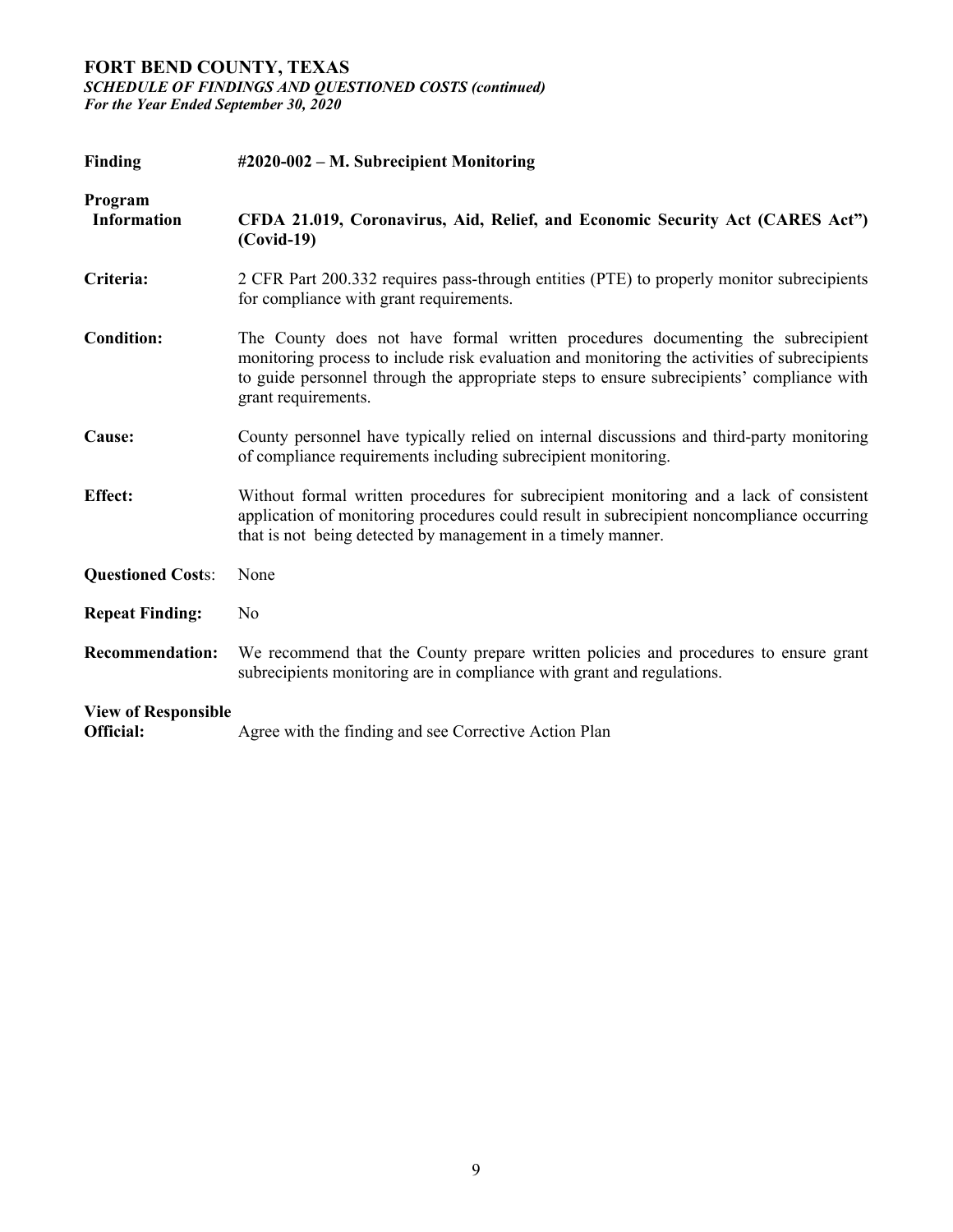# *FORT BEND COUNTY, TEXAS*  $\qquad \qquad$  *Page 1 of 4 SCHEDULE OF EXPENDITURES OF FEDERAL AWARDS For the Year Ended September 30, 2020*

| Federal Grantor/Pass-Through Grantor/Program Title                                                         | Federal<br><b>CFDA</b><br>Number | Pass-Through<br><b>Entity Identifying</b><br>Number | Federal<br><b>Expenditures</b> | Passed<br>through to<br><b>Subrecipients</b> |
|------------------------------------------------------------------------------------------------------------|----------------------------------|-----------------------------------------------------|--------------------------------|----------------------------------------------|
| U.S. Department of Agriculture                                                                             |                                  |                                                     |                                |                                              |
| Passed-through the Texas Department of Agriculture - Food and Nutrition Division:                          |                                  |                                                     |                                |                                              |
| Child Nutrition Cluster:                                                                                   |                                  |                                                     |                                |                                              |
| Non-cash assistance:                                                                                       |                                  |                                                     |                                |                                              |
| Food Donation (Program Year 2020: 10/1/19 - 9/30/20)                                                       | 10.558                           | 806780706                                           | \$<br>3,661                    | \$                                           |
| Cash assistance:                                                                                           |                                  |                                                     |                                |                                              |
| School Breakfast Program 2019-2020 (CE ID#01298)                                                           | 10.558                           | 806780706                                           | 34,692                         |                                              |
| School Breakfast Program 2020-2021                                                                         | 10.558                           | 806780706                                           | 9,232                          |                                              |
| National School Lunch Program 2018-2020                                                                    | 10.558                           | 806780706                                           | 50,379                         |                                              |
| National School Lunch Program 2020-2021                                                                    | 10.558                           | 806780706                                           | 14,321                         |                                              |
| <b>Total Child Nutrition Cluster</b>                                                                       |                                  |                                                     | 112,285                        |                                              |
| Passed-through the Natural Resources Conservation Service:                                                 |                                  |                                                     |                                |                                              |
| <b>Emergency Watershed Protection Program</b>                                                              | 10.923                           | NR197442XXXXC002                                    | 214,015                        |                                              |
| <b>Emergency Watershed Protection Program</b>                                                              | 10.923                           | NR197442XXXXC033                                    | 2,408,814                      |                                              |
| <b>Emergency Watershed Protection Program</b>                                                              | 10.923                           | NR197442XXXXC041                                    | 3,199,137                      |                                              |
| <b>Emergency Watershed Protection Program</b>                                                              | 10.923                           | NR197442XXXXC036                                    | 3,420,034                      |                                              |
| <b>Emergency Watershed Protection Program</b>                                                              | 10.923                           | NR197442XXXXC035                                    | 2,365,603                      |                                              |
| <b>Emergency Watershed Protection Program</b>                                                              | 10.923                           | NR197442XXXXC031                                    | 5,644,935                      |                                              |
| <b>Emergency Watershed Protection Program</b>                                                              | 10.923                           | NR197442XXXXC034                                    | 103,955                        |                                              |
| <b>Emergency Watershed Protection Program</b>                                                              | 10.923                           | NR197442XXXXC042                                    | 107,989                        |                                              |
| Total Passed-through the Natrual Resources Conservation Sevice                                             |                                  |                                                     | 17,464,482                     | $\blacksquare$                               |
| <b>Total U.S. Department of Agriculture</b>                                                                |                                  |                                                     | 17,576,767                     | $\overline{\phantom{a}}$                     |
| U.S. Department of Housing and Urban Development<br>Direct Programs:<br>CDBG - Entitlement Grants Cluster: |                                  |                                                     |                                |                                              |
| Community Development Block Grants/Entitlement Grants 2014                                                 | 14.218                           | B-14-UC-48-0004                                     | 5,024                          |                                              |
| Community Development Block Grants/Entitlement Grants 2016                                                 | 14.218                           | B-16-UC-48-0004                                     | 20,404                         |                                              |
| Community Development Block Grants/Entitlement Grants 2017                                                 | 14.218                           | B-17-UC-48-0004                                     | 300,665                        |                                              |
| Community Development Block Grants/Entitlement Grants 2018                                                 | 14.218                           | B-18-UC-48-0004                                     | 803,452                        | 58,590                                       |
| Community Development Block Grants/Entitlement Grants 2019                                                 | 14.218                           | B-18-UC-48-0004                                     | 337,177                        | 177,098                                      |
| Community Development Block Grants/CARES ACT 2020 CDBG-CV (Covid-19)                                       | 14.218                           | B-20-UW-48-0004                                     | 11,546                         |                                              |
| Total CDBG - Entitlement Grants Cluster                                                                    |                                  |                                                     | 1,478,268                      | 235,688                                      |
| Homeless Emergency Assistance and Rapid Transition Housing (HEARTH)                                        |                                  |                                                     |                                |                                              |
| Program 2017                                                                                               | 14.231                           | E-17UC-48-0003                                      | 34,030                         |                                              |
| Homeless Emergency Assistance and Rapid Transition Housing (HEARTH)                                        |                                  |                                                     |                                |                                              |
| Program 2018                                                                                               | 14.231                           | E-18UC-48-0003                                      | 48,989                         | 28,259                                       |
| Homeless Emergency Assistance and Rapid Transition Housing (HEARTH)<br>Program 2018                        | 14.231                           | E-18UC-48-0003                                      | 95,859                         | 95,859                                       |
| Emergency Solutions Grants Program - CARES Act Funding (Covid-19)                                          | 14.231                           | E-20-UW-48-0004                                     | 68,726                         | 51,038                                       |
| Total CFDA #14.231                                                                                         |                                  |                                                     | 247,604                        | 175,156                                      |
| Home Investment Partnerships Program 2016                                                                  | 14.239                           | M-16-UC-48-0216                                     | 167,788                        |                                              |
| Home Investment Partnerships Program 2017                                                                  | 14.239                           | M-16-UC-48-0217                                     | 253,806                        | $\overline{\phantom{a}}$                     |
| Total CFDA #14.239                                                                                         |                                  |                                                     | 421,594                        | $\sim$                                       |
| <b>Total Direct Programs</b>                                                                               |                                  |                                                     | 2,147,466                      | 410,844                                      |
| Passed-through the Texas General Land Office                                                               |                                  |                                                     |                                |                                              |
| Disaster Assistance - 2016 & 2017 Floods                                                                   | 14.228                           | 18-523-000-B264                                     | 6,122                          |                                              |
| Disaster Assistance - 2016 & 2017 Floods                                                                   | 14.228                           | 18-523-000-B264                                     | 110,231                        |                                              |
| Disaster Assistance - Harvey Hurricane                                                                     | 14.228                           | 20-066-006-C038                                     | 8,700                          |                                              |
| Total Passed-through Texas General Land Office                                                             |                                  |                                                     | 125,053                        |                                              |
| Total U.S. Department of Housing and Urban Development                                                     |                                  |                                                     | 2,272,519                      | 410,844                                      |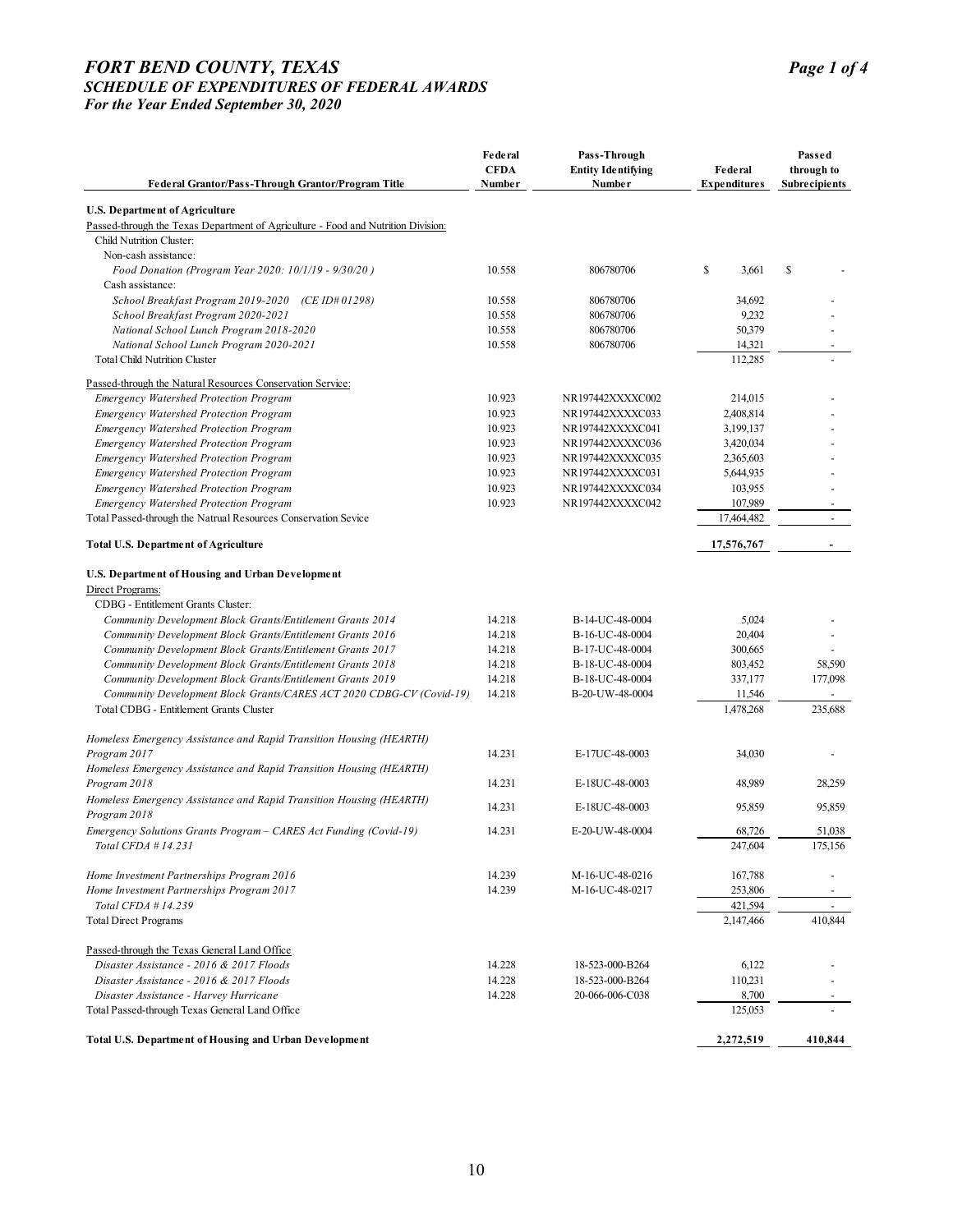# *FORT BEND COUNTY, TEXAS Page 2 of 4 SCHEDULE OF EXPENDITURES OF FEDERAL AWARDS (continued) For the Year Ended September 30, 2020*

| Federal Grantor/Pass-Through Grantor/Program Title                                                                                                     | Federal<br><b>CFDA</b><br>Number | Pass-Through<br><b>Entity Identifying</b><br>Number | Federal<br><b>Expenditures</b> | Passed<br>through to<br><b>Subrecipients</b> |
|--------------------------------------------------------------------------------------------------------------------------------------------------------|----------------------------------|-----------------------------------------------------|--------------------------------|----------------------------------------------|
| U.S. Department of Justice                                                                                                                             |                                  |                                                     |                                |                                              |
| Direct Programs:                                                                                                                                       |                                  |                                                     |                                |                                              |
| Edward Byrne Justice Assistance Grant FY17                                                                                                             | 16.738                           | 2017-DJ-BX-0852                                     | \$<br>6,289                    | \$                                           |
| Edward Byrne Justice Assistance Grant FY18                                                                                                             | 16.738                           | 2018-DB-BX-0409                                     | 6,955                          |                                              |
| Edward Byrne Justice Assistance Grant FY19                                                                                                             | 16.738                           | 2019-DJ-BX-0231                                     | 49,245                         |                                              |
| Total CFDA #16.738                                                                                                                                     |                                  |                                                     | 62,489                         |                                              |
| Coronavirus Emergency Supplemental Funding Program (Covid-19)                                                                                          | 16.034                           | 2020-VD-BX-1582                                     | 49,380                         |                                              |
| State Criminal Alien Assistance Program FY2019                                                                                                         | 16.606                           | 2020-AP-BX-1083                                     | 404,276                        |                                              |
| Justice and Mental Health Collaboration Program FY19                                                                                                   | 16.745                           | 2019-MO-BX-0026                                     | 58,443                         |                                              |
| <b>Total Direct Programs</b>                                                                                                                           |                                  |                                                     | 574,588                        |                                              |
| Passed-through the Office of the Governor Criminal Justice Division:                                                                                   |                                  |                                                     |                                |                                              |
| The IRIS Women's Program                                                                                                                               | 16.575                           | VA-3024003                                          | 119,476                        |                                              |
| Infant Toddler Court: Healing the Youngest Victims                                                                                                     | 16.575                           | VA-3334302                                          | 40,771                         |                                              |
| Crime Victim Assistance -Victim Witness Staff Expansion-(VOCA) (District Atty)<br>Crime Victim Assistance -Victim Services Program-Victim of Crime Act | 16.575                           | VA-1364518                                          | 101,728                        |                                              |
| (VOCA) (CSCD)                                                                                                                                          | 16.575                           | VA-1364818                                          | 53,651                         |                                              |
| Victim Case Coordination Program                                                                                                                       | 16.575                           | VA-3058303                                          | 43,387                         |                                              |
| Total CFDA #16.575                                                                                                                                     |                                  |                                                     | 359,013                        |                                              |
| Violence Against Women Formula Grant - Prosecutor (District Atty)                                                                                      | 16.588                           | WF-1344722                                          | 193,107                        |                                              |
| Violence Against Women Formula Grant - Prosecutor (District Atty)                                                                                      | 16.588                           | WF-1344723                                          | 8,483                          |                                              |
| Total CFDA #16.588                                                                                                                                     |                                  |                                                     | 201,590                        |                                              |
| Total Passed-through the Office of the Governor Criminal Justice Division                                                                              |                                  |                                                     | 560,603                        |                                              |
| Passed-through the City of Houston:                                                                                                                    |                                  |                                                     |                                |                                              |
| Internet Crimes Against Children Task Force Program: District Atty                                                                                     | 16.543                           | 2018-MC-FX-K066                                     | 100,838                        |                                              |
| Total Passed-through the City of Houston                                                                                                               |                                  |                                                     | 100,838                        |                                              |
| Passed-through the Office of the Governor Criminal Justice Division:                                                                                   |                                  |                                                     |                                |                                              |
| (TCFV) Domestic Violence High Risk Team: District Atty                                                                                                 | 16.575                           | 2018-V2-GX-0040                                     | 28,963                         |                                              |
| Total Passed-through the Office of the Governor Criminal Justice Division                                                                              |                                  |                                                     | 28,963                         |                                              |
| Total U.S. Department of Justice                                                                                                                       |                                  |                                                     | 1,264,992                      |                                              |
| U.S. Department of Transportation                                                                                                                      |                                  |                                                     |                                |                                              |
| Direct Programs:                                                                                                                                       |                                  |                                                     |                                |                                              |
| Federal Transit Cluster:                                                                                                                               |                                  |                                                     |                                |                                              |
| Section 5307 Urban Public Transportation                                                                                                               | 20.507                           | TX-90-Y120                                          | 1,185                          |                                              |
| Section 5307 Urban Public Transportation<br>Section 5307 Urban Public Transportation                                                                   | 20.507                           | TX-2018-007<br>TX-2018-003                          | 397,293                        |                                              |
| Section 5307 Urban Public Transportation                                                                                                               | 20.507<br>20.507                 | TX-2018-058                                         | 497,296<br>1,673,913           |                                              |
| Section 5307 Urban Public Transportation                                                                                                               | 20.507                           | TX-2019-088                                         | 596,349                        |                                              |
| CMAQ - Westpark P&R                                                                                                                                    | 20.507                           | TX-95-X080                                          | 14,288                         |                                              |
| CMAQ Flexible Funding - Transportation Facility                                                                                                        | 20.507                           | TX-2020-085                                         | 592,200                        |                                              |
| Section 5307 CARES Act (Covid-19)                                                                                                                      | 20.507                           | TX-2020-093                                         | 842,970                        |                                              |
| Total CFDA # 20.507                                                                                                                                    |                                  |                                                     | 4,615,494                      |                                              |
| Section 5339 Bus and Facilities Program                                                                                                                | 20.526                           | BBF 1902 (11) 45                                    | 179,889                        |                                              |
| Total Federal Transit Cluster                                                                                                                          |                                  |                                                     | 4,795,383                      |                                              |
| Transit Services Programs Cluster:                                                                                                                     |                                  |                                                     |                                |                                              |
| Section 5310 Elderly & Disabled Transportation Program                                                                                                 | 20.513                           | TX-2017-083                                         | 34,055                         |                                              |
| Section 5310 Elderly & Disabled Transportation Program                                                                                                 | 20.513                           | TX-2020-138                                         | 1,052,376                      |                                              |
| Total Transit Services Programs Cluster                                                                                                                |                                  |                                                     | 1,086,431                      | $\overline{\phantom{a}}$                     |
| <b>Total Direct Programs</b>                                                                                                                           |                                  |                                                     | 5,881,814                      |                                              |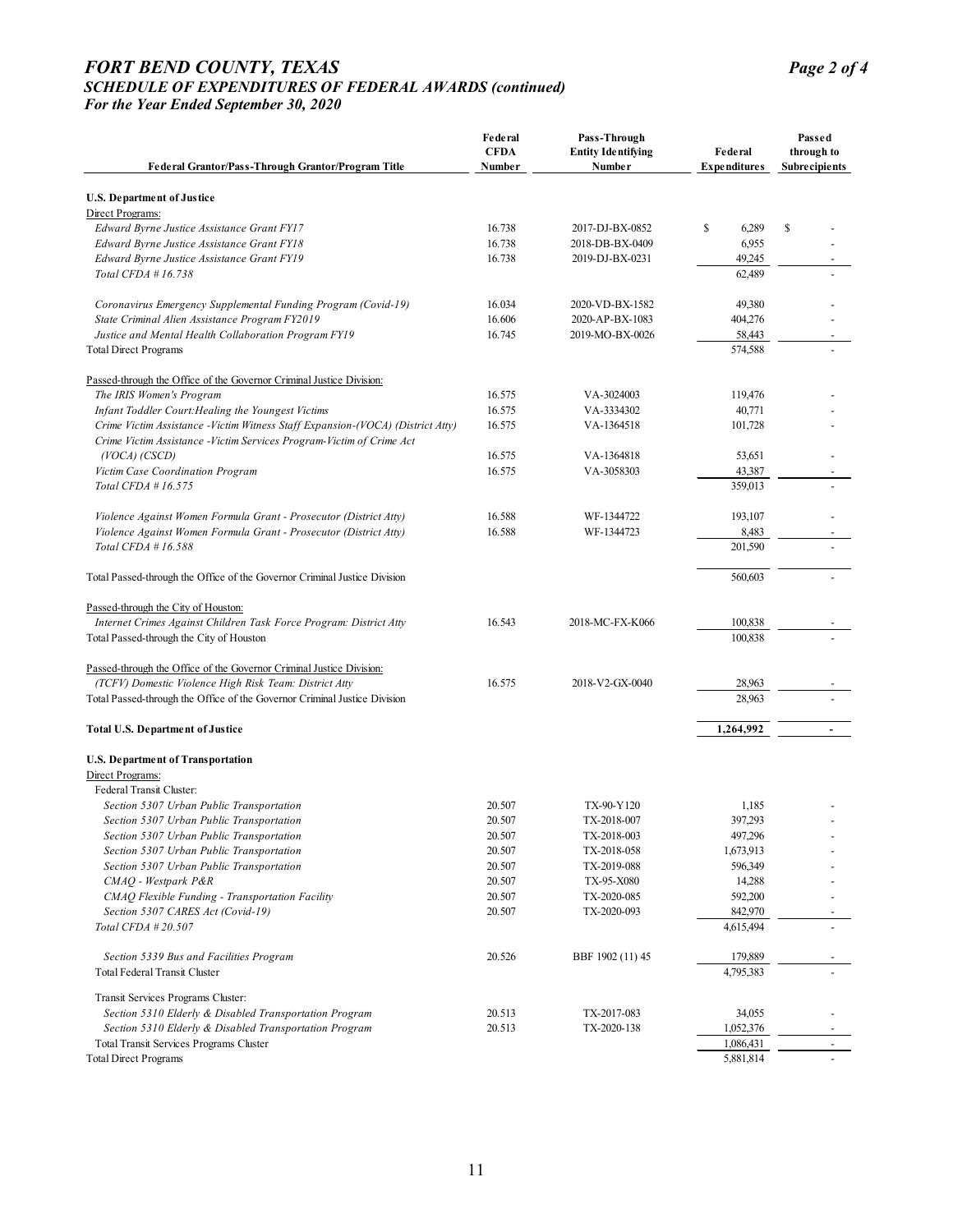# *FORT BEND COUNTY, TEXAS Page 3 of 4 SCHEDULE OF EXPENDITURES OF FEDERAL AWARDS (continued) For the Year Ended September 30, 2020*

| Federal Grantor/Pass-Through Grantor/Program Title                                   | Federal<br><b>CFDA</b><br><b>Number</b> | Pass-Through<br><b>Entity Identifying</b><br>Number | <b>Federal</b><br><b>Expenditures</b> | Passed<br>through to<br><b>Subrecipients</b> |
|--------------------------------------------------------------------------------------|-----------------------------------------|-----------------------------------------------------|---------------------------------------|----------------------------------------------|
| U.S. Department of Transportation (continued)                                        |                                         |                                                     |                                       |                                              |
| Passed-through Texas Department of Transportation:                                   |                                         |                                                     |                                       |                                              |
| Section 5311 State/Local Rural Public Transportation                                 | 20.509                                  | RPT 1802 (11) 030 18                                | \$<br>183,394                         | \$                                           |
| Section 5311 State/Local Rural Public Transportation                                 | 20.509                                  | RPT 2101 (11) 030 18                                | 616,808                               |                                              |
| Section 5311 State/Local Rural Public Transportation                                 | 20.509                                  | RPT 1903 (12) 39 19                                 | 884,064                               |                                              |
| Section 5311 State/Local Rural Public Transportation                                 | 20.509                                  | DIS 1902 (12) 028 19                                | 155,000                               |                                              |
| Section 5311 CARES Act (Covid-19)                                                    | 20.509                                  | CAF 2002 (11) 072 20                                | 250,141                               |                                              |
| Total CFDA # 20.509                                                                  |                                         |                                                     | 2,089,407                             |                                              |
| Selective Traffic Enforcement Program- Commercial Vehicle                            | 20.614                                  | 2020-FBCoCP4-S-CMV-00019                            | 3,466                                 |                                              |
| Selective Traffic Enforcement Program- Comprehensive                                 | 20.614                                  | 2020-FBCoCP4-S-1-YG-00040                           | 6,684                                 |                                              |
| Selective Traffic Enforcement Program-TxDOT                                          | 20.614                                  | 2020-FBCoCP3-S-1YG-00093                            | 19,413                                |                                              |
| Total CFDA #20.614                                                                   |                                         |                                                     | 29,563                                |                                              |
| Total Passed-through Texas Department of Transportation:                             |                                         |                                                     | 2,118,970                             |                                              |
| Passed-through Metropolitan Transit Authority of Harris County:                      |                                         |                                                     |                                       |                                              |
| Transit Services Programs Cluster:                                                   |                                         |                                                     |                                       |                                              |
| Section 5316 Job Access/Reverse Commute Federal Funds                                | 20.516                                  | TX-37-X059                                          | 35,044                                |                                              |
| Section 5317 New Freedom Federal Funds                                               | 20.521                                  | TX-57-X006                                          | 57,645                                |                                              |
| Total Transit Services Programs Cluster                                              |                                         |                                                     | 92,689                                |                                              |
| <b>Total U.S. Department of Transportation</b>                                       |                                         |                                                     | 8,093,473                             |                                              |
| <b>Executive Office of the President</b>                                             |                                         |                                                     |                                       |                                              |
| Direct Programs:                                                                     |                                         |                                                     |                                       |                                              |
| Office on National Drug Control Policy                                               |                                         |                                                     |                                       |                                              |
| High Intensity Drug Trafficking Areas (HIDTA) (Sheriff's Office)                     | 95.001                                  | G19HN0010A                                          | 1,477,747                             |                                              |
| High Intensity Drug Trafficking Areas (HIDTA) (Sheriff's Office)                     | 95.001                                  | G20HN0010A                                          | 2,102,245                             |                                              |
| <b>Total Executive Office of the President</b>                                       |                                         |                                                     | 3,579,992                             |                                              |
| U.S. Department of Treasury                                                          |                                         |                                                     |                                       |                                              |
| Direct Program:                                                                      |                                         |                                                     |                                       |                                              |
| Coronavirus Aid, Relief, and Economic Security Act ("CARES Act") (Covid-19)          | 21.019                                  | 20-1892-0-1-806                                     | 47,698,854                            | 1,997,732                                    |
| <b>Total U.S. Department of Treasury</b>                                             |                                         |                                                     | 47,698,854                            | 1,997,732                                    |
| U.S. Department of Health & Human Services                                           |                                         |                                                     |                                       |                                              |
| Direct Program:                                                                      |                                         |                                                     |                                       |                                              |
| Public Health and Social Services Emergency Fund/CARES Act Provider Relief Fu 93.003 |                                         |                                                     | 15,868                                |                                              |
| <b>Total Direct Programs</b>                                                         |                                         |                                                     | 15,868                                |                                              |
| Passed-through Texas Department of Family & Protective Services:                     |                                         |                                                     |                                       |                                              |
| Foster Care Title IV-E FY '20(Legal Services) ARRA                                   | 93.658                                  | 24735584                                            | 87,518                                |                                              |
| Foster Care Title IV-E FY '20 (CWS) ARRA                                             | 93.658                                  | 24735586                                            | 25,084                                |                                              |
| Total Passed-through Texas Department of Family & Protective Services                |                                         |                                                     | 112,602                               |                                              |
| Passed-through Texas Department of State Health Services:                            |                                         |                                                     |                                       |                                              |
| Public Health Emergency Preparedness (PHEP) (Hazards)                                | 93.069                                  | 537-18-0117-00001 Amendment 4                       | 211,068                               |                                              |
| Public Health Emergency Preparedness (PHEP) (Hazards)                                | 93.069                                  | 537-18-0117-00001 Amendment 5                       | 113,695                               |                                              |
| Public Health Emergency Preparedness - CRI - Cities Readiness Initiative             | 93.069                                  | 537-18-0187-00001 Amendment 3                       | 123,280                               |                                              |
| Public Health Emergency Preparedness - CRI - Cities Readiness Initiative             | 93.069                                  | 537-18-0187-00001 Amendment 4                       | 17,302                                |                                              |
| Total CFDA #93.069                                                                   |                                         |                                                     | 465,345                               |                                              |
| Preventive Health Block Grant - RLSS-Local Public Health System                      | 93.991                                  | HHS000485600014                                     | 18,647                                |                                              |
| Immunization Cooperative Agreement - Locals                                          | 93.268                                  | HHS000103000001 Amendment 1                         | 78,820                                |                                              |
| Immunization Cooperative Agreement - Locals                                          | 93.268                                  | HHS000103000001 Amendment 1                         | 17,311                                |                                              |
| Total CFDA #93.268                                                                   |                                         |                                                     | 96,131                                |                                              |
| CDC - HIV/PREVF HIV-Prevention Services                                              | 93.940                                  | 2016-004093-05                                      | 73,879                                |                                              |
| CDC - HIV/PREVF HIV-Prevention Services                                              | 93.940                                  | HHS000077800023                                     | 100,764                               |                                              |
| Total CFDA #93.940                                                                   |                                         |                                                     | 174,643                               |                                              |

12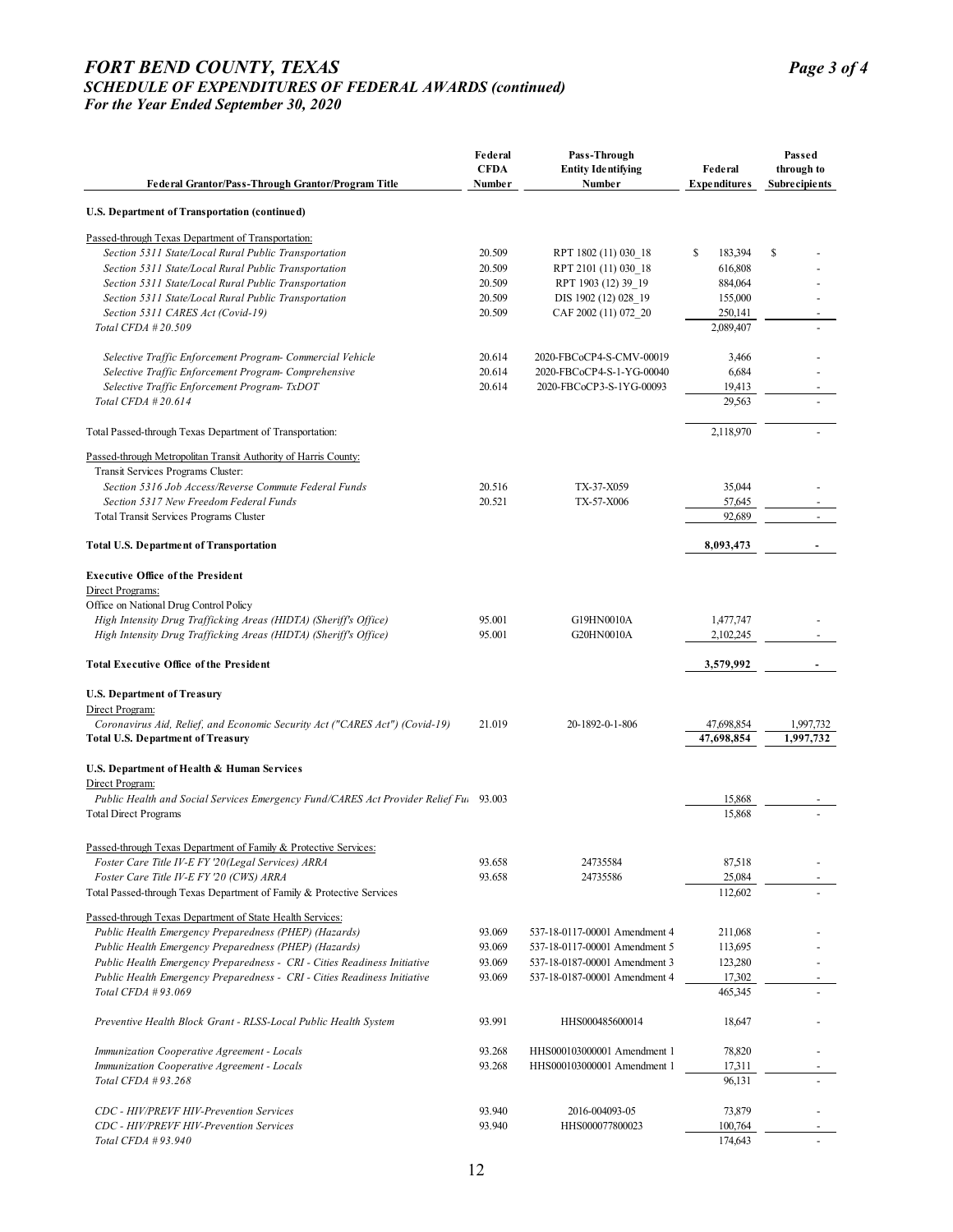#### *FORT BEND COUNTY, TEXAS Page 4 of 4 SCHEDULE OF EXPENDITURES OF FEDERAL AWARDS (continued) For the Year Ended September 30, 2020*

| Federal Grantor/Pass-Through Grantor/Program Title                                                                               | Federal<br><b>CFDA</b><br>Number | Pass-Through<br><b>Entity Identifying</b><br>Number | Federal<br><b>Expenditures</b> | Passed<br>through to<br>Subre cipie nts |
|----------------------------------------------------------------------------------------------------------------------------------|----------------------------------|-----------------------------------------------------|--------------------------------|-----------------------------------------|
|                                                                                                                                  |                                  |                                                     |                                |                                         |
| CDC - Choronavirus 2019-COVID-19                                                                                                 | 93.354                           | HHS000768800001 Amendment #1                        | S<br>512,591                   | \$                                      |
| 2017 Hurricane Public Health Crisis Response Cooperative Agreement<br>Total CFDA #93.354                                         | 93.354                           | HHS00037150017                                      | 231,611<br>744,202             |                                         |
| Tuberculosis Prevention & Control - Federal                                                                                      | 93.116                           | HHS000686100015                                     | 17,681                         |                                         |
| Tuberculosis Prevention & Control - Federal                                                                                      | 93.116                           | HHS000686100015                                     | 57,369                         |                                         |
| Total CFDA #93.116                                                                                                               |                                  |                                                     | 75,050                         |                                         |
| Total Passed-through Texas Department of State Health Services                                                                   |                                  |                                                     | 1,574,018                      |                                         |
| Passed-through Texas Health and Human Services Commission:                                                                       |                                  |                                                     |                                |                                         |
| Medicaid Cluster:                                                                                                                |                                  |                                                     |                                |                                         |
| Medical Assistance Program - Ambulance Services                                                                                  | 93.778                           | NPI 1457322885/TPI 086395301                        | 978,705                        |                                         |
| Medical Assistance Program 1115 Waiver                                                                                           | 93.778                           | 2967606-01                                          | 4,549,363                      |                                         |
| <b>Total Medicaid Cluster</b>                                                                                                    |                                  |                                                     | 5,528,068                      | $\sim$                                  |
| Total U.S. Department of Health & Human Services                                                                                 |                                  |                                                     | 7,230,556                      |                                         |
| U.S. Department of Homeland Security                                                                                             |                                  |                                                     |                                |                                         |
| Passed-through United Way of Greater Houston:                                                                                    |                                  |                                                     |                                |                                         |
| Emergency Food & Shelter - National Board Program                                                                                | 97.024                           | 782800-006                                          | 1,346,381                      |                                         |
| Total Passed-through United Way of Greater Houston                                                                               |                                  |                                                     | 1,346,381                      |                                         |
| Passed-through Texas Department of Public Safety - Division of Emergency Management:                                             |                                  |                                                     |                                |                                         |
| Disaster Assistance - Hurricane Harvey 4332                                                                                      | 97.036                           | PA-006-TX-4332-PW06053                              | 124,234                        |                                         |
| Fort Bend County Elevation Project                                                                                               | 97.039                           | DR-4272-0026                                        | 31,750                         |                                         |
| Fort Bend County Acquisition/Demolition of 33 Properties                                                                         | 97.039                           | DR-4269-006                                         | 494,446                        |                                         |
| Fort Bend County Acquisition/Demolition of 9 Properties                                                                          | 97.039                           | DR-4269-007                                         | 81,841                         |                                         |
| Total CFDA #97.039                                                                                                               |                                  |                                                     | 608,037                        |                                         |
| Emergency Management Performance Grant                                                                                           | 97.042                           | 17TX-EMPG-0511                                      | 67,224                         |                                         |
| Total Passed-through Texas Department of Public Safety - Division of Emergency Management                                        |                                  |                                                     | 799,495                        |                                         |
|                                                                                                                                  |                                  |                                                     |                                |                                         |
| U.S. Department of Homeland Security (continued)<br>Passed-through the Office of the Governor Homeland Security Grants Division: |                                  |                                                     |                                |                                         |
| Hazmat Sustainment/Enhancement                                                                                                   | 97.067                           | HS-2971004                                          | 1,087,943                      |                                         |
| SWAT Sustainment/Enhancement                                                                                                     | 97.067                           | HS-2971504                                          | 198,997                        |                                         |
| <b>Community Preparedness</b>                                                                                                    | 97.067                           | HS-2970905                                          | 140,295                        |                                         |
| Continuity of Operations Plan Update                                                                                             | 97.067                           | HS-3910801                                          | 42,813                         |                                         |
| <b>EOC</b> Technology                                                                                                            | 97.067                           | HS-2971705                                          | 47,654                         |                                         |
| <b>Emergency Public Information System Sustainment</b>                                                                           | 97.067                           | HS-3415803                                          | 62,000                         |                                         |
| Hazmat Sustainment/Enhancement                                                                                                   | 97.067                           | HS-2971005                                          | 4,659                          |                                         |
| Houston Regional Intelligence Service Center - Analyst                                                                           | 97.067                           | HS-2971205                                          | 55,632                         |                                         |
| Management and Administration                                                                                                    | 97.067                           | HS-2985405                                          | 58,801                         |                                         |
| Regional Planners                                                                                                                | 97.067                           | HS-2971805                                          | 183,232                        |                                         |
| SWAT Sustainment/Enhancement                                                                                                     | 97.067                           | HS-2971505                                          | 248,344                        |                                         |
| Collapse Search and Rescue                                                                                                       | 97.067                           | HS-2971405                                          | 59,106                         |                                         |
| Total Passed-through the Office of the Governor Homeland Security Grants Division                                                |                                  |                                                     | 2,189,476                      |                                         |
| <b>Total U.S. Department of Homeland Security</b>                                                                                |                                  |                                                     | 4,335,352                      |                                         |
| <b>U.S. Elections Assistance Commission</b>                                                                                      |                                  |                                                     |                                |                                         |
| Passed-through the Texas Secretary of State                                                                                      |                                  |                                                     |                                |                                         |
| 2020 Help America Vote Act (HAVA) Cares Act (Covid19)                                                                            | 90.404                           | TX20101CARES-079                                    | 319,861                        |                                         |
| Total Passed-through Texas Secretary of State                                                                                    |                                  |                                                     | 319,861                        |                                         |
| <b>Total U.S. Elections Assistance Commission</b>                                                                                |                                  |                                                     | 319,861                        |                                         |
| <b>National Endowment for the Humanities</b>                                                                                     |                                  |                                                     |                                |                                         |
| Passed-through the Texas State Library and Archives Commission                                                                   |                                  |                                                     |                                |                                         |
| Interlibrary Loan Lends                                                                                                          | 45.310                           | LS-00-15-0044-15                                    | 5,372                          |                                         |
| Total Passed-through Texas State Library and Archives Commission                                                                 |                                  |                                                     | 5,372                          |                                         |
| <b>Total National Endowment for the Humanities</b>                                                                               |                                  |                                                     | 5,372                          | $\sim$                                  |
|                                                                                                                                  |                                  |                                                     |                                |                                         |
| <b>Total Expenditures of Federal Awards</b>                                                                                      |                                  |                                                     | \$92,377,738                   | \$2,408,576                             |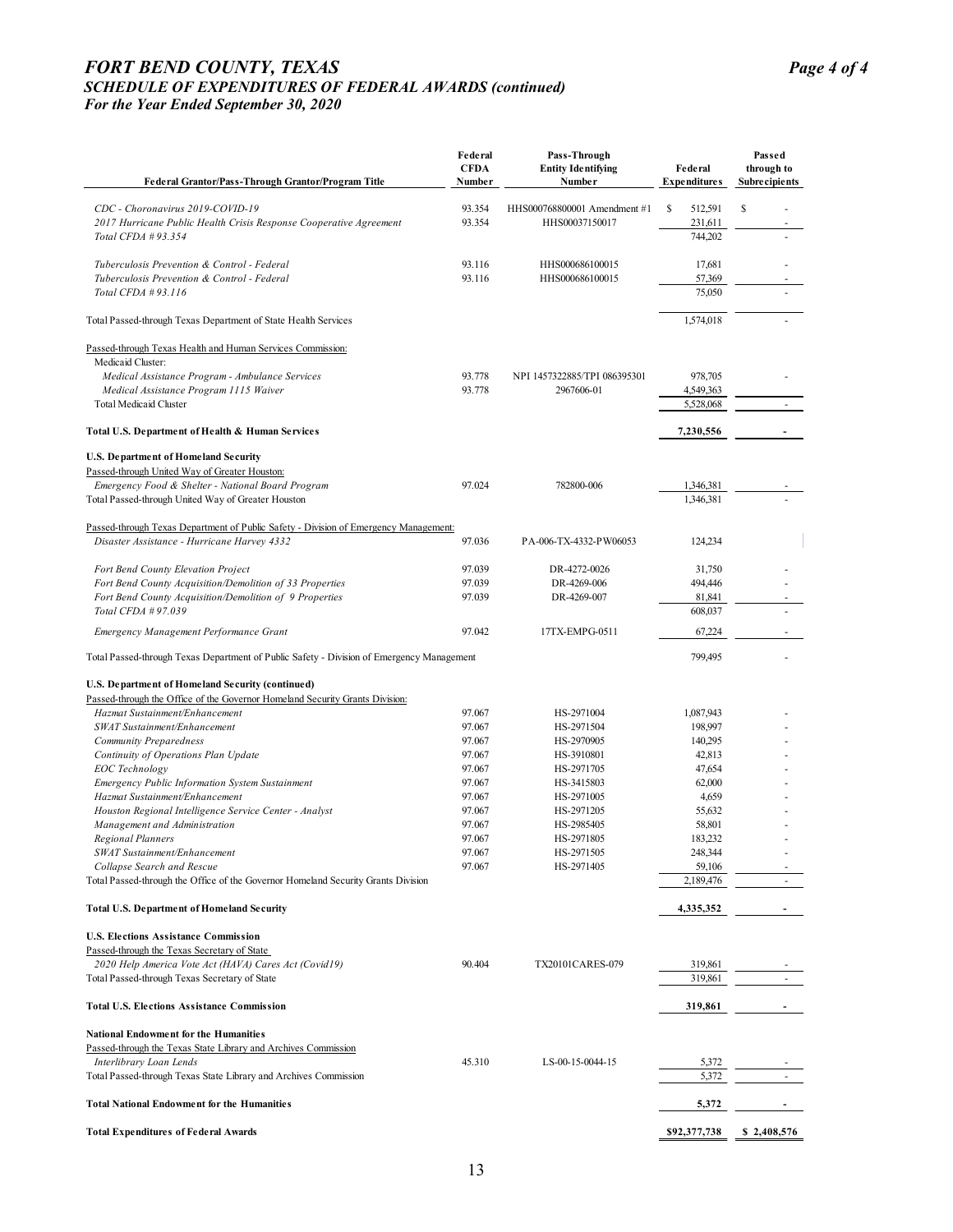# **FORT BEND COUNTY, TEXAS**  *NOTES TO THE SCHEDULE OF EXPENDITURES OF FEDERAL AWARDS For The Year Ended September 30, 2020*

# **Note 1 - Basis of Presentation**

The accompanying schedule of expenditures of federal awards (the "Schedule") includes the federal grant activity of Fort Bend County, Texas (the "County") under programs of the federal government for the year ended September 30, 2020. The information in this Schedule is presented in accordance with the requirements of Office of Management and Budget (OMB) *Uniform Guidance*. Because the Schedule presents only a selected portion of the operations of the County, it is not intended to and does not present the financial position, changes in net position or cash flows of the County.

# **Note 2 - Summary of Significant Accounting Policies**

The County accounts for all federal awards under programs of the federal government in the General and Special Revenue Funds. These programs are accounted for using a current financial resources measurement focus. With this measurement focus, only current assets and current liabilities are generally included on the balance sheet. Operating statements of these funds present increases (i.e. revenues and other financing sources) and decreases (i.e. expenditures and other financing uses) in net current assets.

The modified accrual basis of accounting is used for these funds. This basis of accounting recognizes revenues in the accounting period in which they become susceptible to accrual, i.e. both measurable and available, and expenditures in the accounting period in which the liability is incurred, if measurable, except for certain compensated absences and claims and judgments, which are recognized when the obligations are expected to be liquidated with expendable available financial resources.

Federal grant funds for governmental funds are considered to be earned to the extent of expenditures made under the provisions of the grant. When such funds are advanced to the County, they are recorded as unearned revenues until earned. Otherwise, federal grant funds are received on a reimbursement basis from the respective federal program agencies. Generally, unused balances are returned to the grantor at the close of specified project periods. The County has elected not to use the 10 percent de minimis indirect cost rate allowed under the *Uniform Guidance*.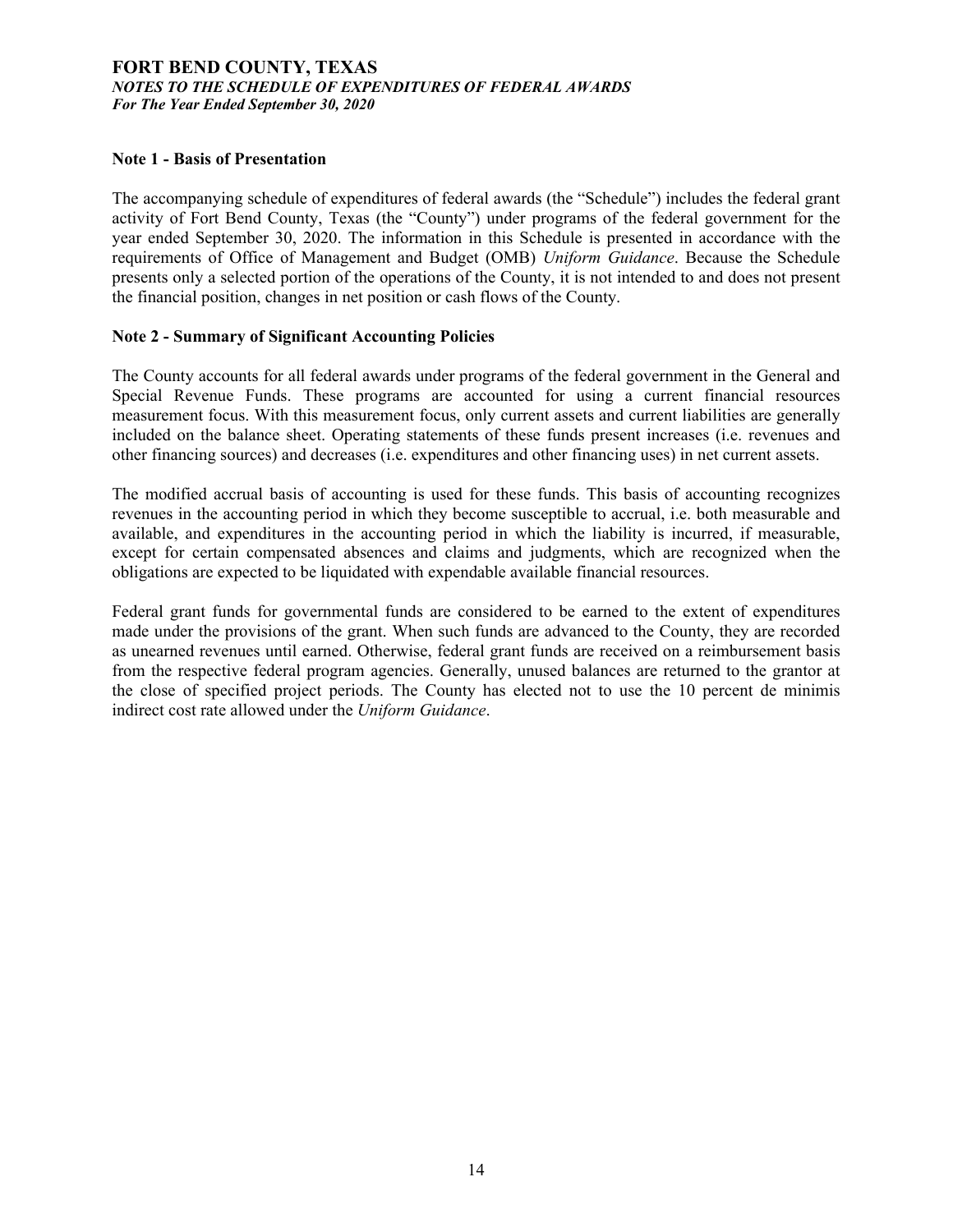#### **FORT BEND COUNTY, TEXAS**  *SUMMARY SCHEDULE OF PRIOR AUDIT FINDINGS For The Year Ended September 30, 2020*

Federal regulations, Title 2 U.S. Code of Federal Regulations Section 200.511 states, "The auditee is responsible for follow-up and corrective action on all audit findings. As part of this responsibility, the auditee must prepare a summary schedule of prior audit findings." The summary schedule of prior audit findings must report the status of the following:

- All audit findings included in the prior audit's schedule of findings and questioned costs and
- All audit findings reported in the prior audit's summary schedule of prior audit findings except audit findings listed as corrected.

# **I. Prior Audit Findings**

None reported